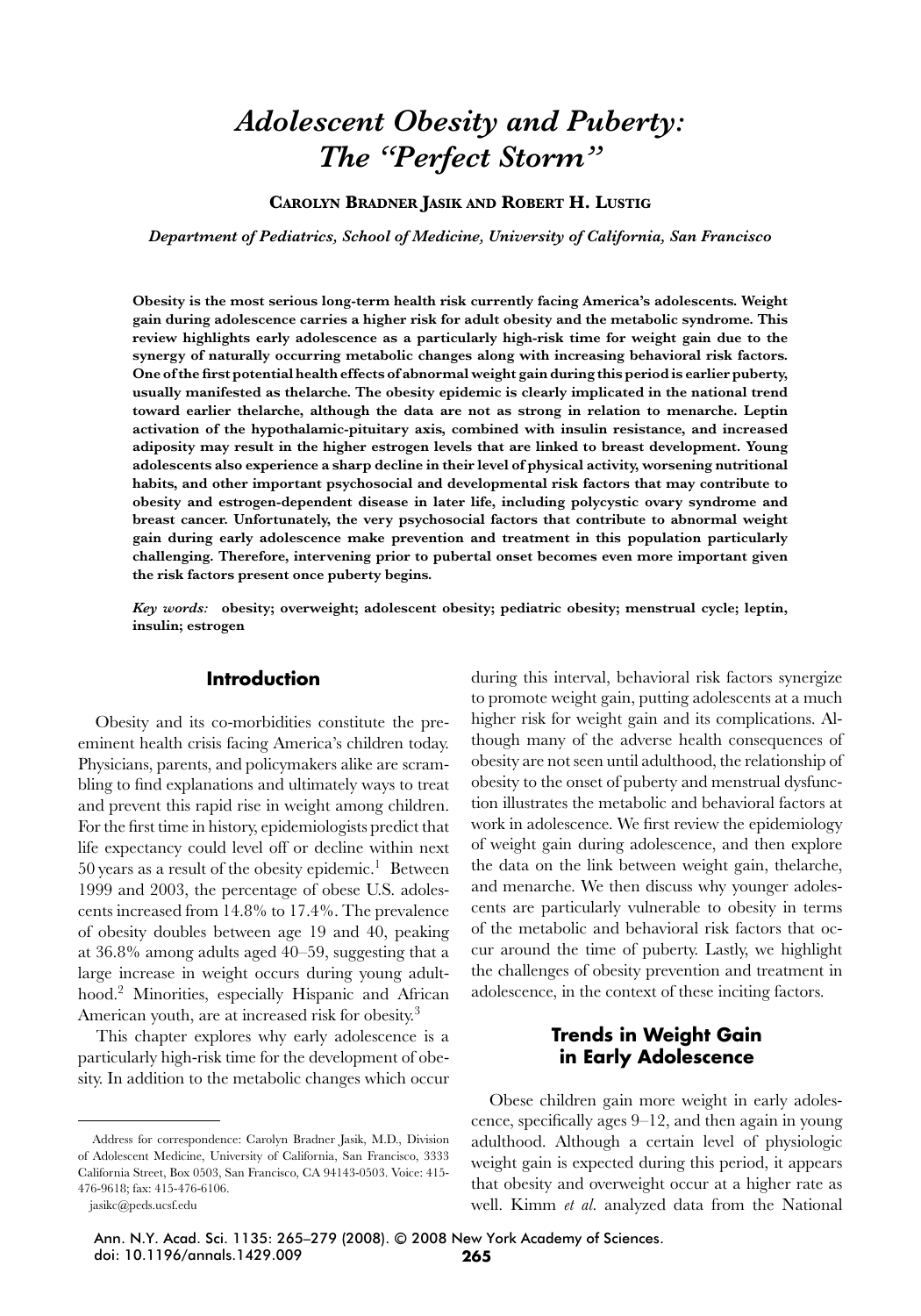

**FIGURE 1.** Prevalence of overweight and obesity among girls by age and race (NHLBI Growth and Health Study). (From Kimm et al.<sup>4</sup> Reproduced by permission.)

Heart, Lung, and Blood Institute (NHLBI) Growth and Health study (NGHS), and found that among girls age 9 to 10 years, the highest increase in skinfold thickness and BMI occurred between thelarche and menarche. BMI stabilized between ages 14 to 18 and then increased again.3 FIGURE 1 shows an increase in the incidence of overweight/obesity during ages 9–12, relative stabilization during middle adolescence, and then a rapid increase in young adulthood among girls. They conclude that puberty and young adulthood are highrisk times for abnormal weight gain.

Weight gain during early adolescence carries with it higher-risk for adult morbidity. Thompson *et al.* followed the NGHS sample into adulthood and found that those with onset of obesity before age 12 were 11 to 30 times more likely to be obese in young adulthood. Furthermore, they found that childhood overweight was associated with adult hypertension, hypercholesterolemia, and the metabolic syndrome.<sup>4</sup> Wardle *et al.* conducted a study among boys and girls age 11–12 over five years and found that children who were overweight or obese at the start of the study were unlikely to have a decrease in BMI during adolescence, suggesting that weight gain during early adolescence is unlikely to change over time. $5$  These data suggest that early adolescence is a vulnerable time for weight gain, and obesity during this time period predicts obesity in adulthood.

The medical complications of adolescent obesity are numerous and beyond the scope of this review. Diabetes, dyslipidemia, hypertension (clustered together as the metabolic syndrome), non-alcoholic steatohepatitis, cholelithiasis, obstructive sleep apnea, pseudotumor cerebri, and slipped capital femoral epiphysis are among the medical problems linked to obesity in adolescence.6*,*<sup>7</sup> Weiss *et al.* reported that the prevalence of the metabolic syndrome is as high as 50% in severely obese children.<sup>8</sup> Although none of these consequences are unique to adolescents, the earlier they manifest, the more medical and financial resources will be required in subsequent years.

In this review, we focus on one particular consequence of obesity on the health of adolescence: the timing and progression of puberty. Overweight and obesity are associated with an earlier onset of puberty. In addition to the health impacts of obesity reviewed above, earlier puberty is also associated with other important health outcomes: increased incidence of psychiatric disorders,9*,*<sup>10</sup> substance abuse, sexual risktaking, and teen pregnancy.<sup>11</sup> A relatively younger age at menarche also increases the risk for breast cancer in adulthood.<sup>12–14</sup> Therefore, the impact of obesity during early adolescence not only relates to the medical complications of abnormal weight gain, but also earlier development itself.

## **Obesity and Earlier Pubertal Onset**

The one impact of obesity on health unique to early adolescence is the trend toward earlier pubertal onset, as manifest by earlier thelarche.<sup>15</sup>*,*<sup>16</sup> There is also evidence of earlier menarche, but the evidence for this is less strong.<sup>17</sup> There are many theories regarding why the trend toward earlier puberty has occurred, ranging from environmental toxins to changes in socioeconomic status, but it is clear that nutritional status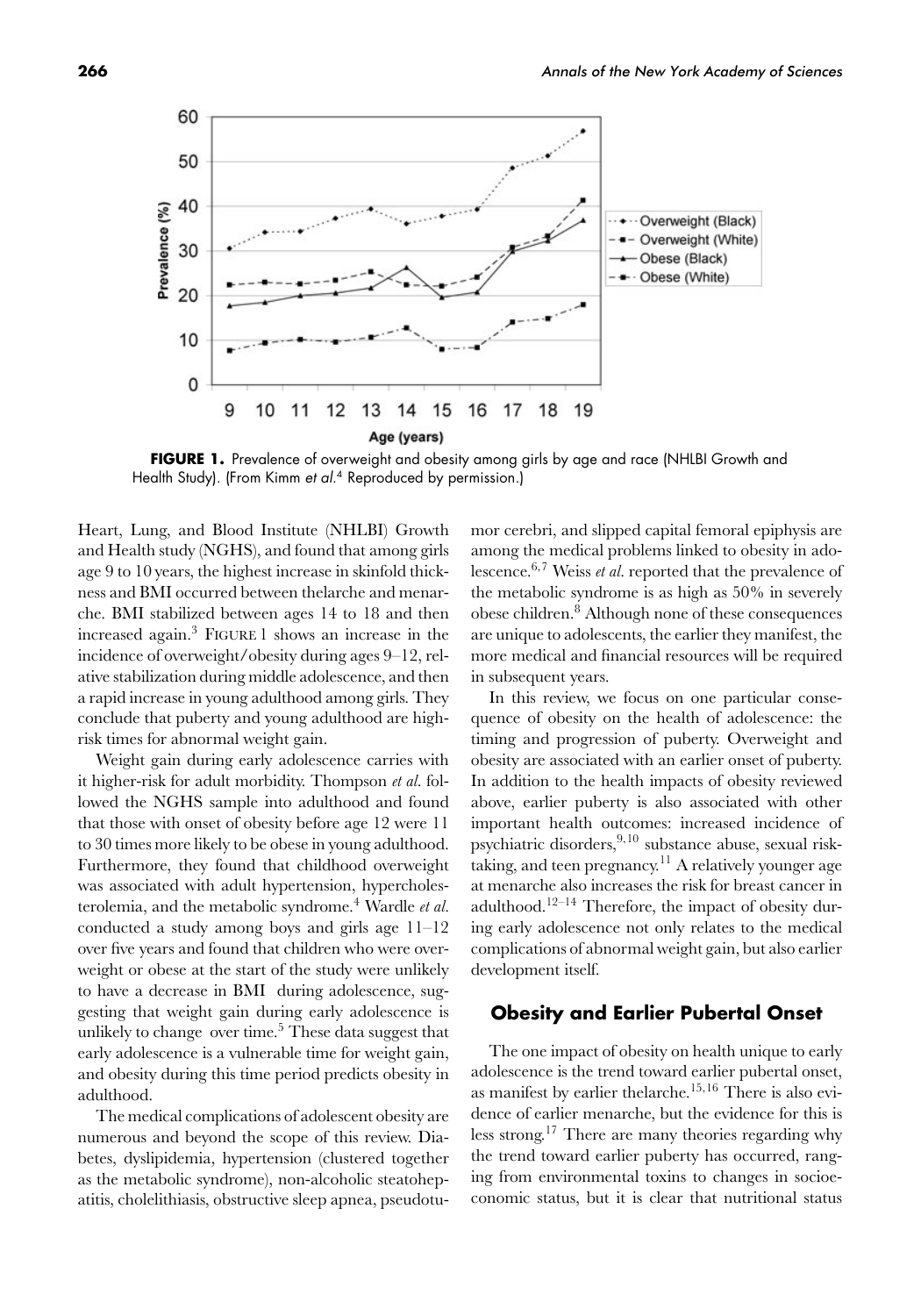plays an essential role in the timing and progression of puberty. What is not clear is whether the weight gain comes before the early puberty, if early puberty predisposes to abnormal weight gain, or both.

Several studies have documented a younger age for thelarche among all girls and the relatively earlier timing of puberty among African American girls. In 1997, Herman-Giddens *et al.* published the first major data showing an earlier onset of pubic hair and breast development using the Pediatric Research in Office Settings (PROS) data. They reported a mean age of breast development of 8.87 years in African American girls and 9.96 years in white girls with the same trend toward younger age for pubarche and menarche among African American girls.<sup>16</sup> The largest criticism of these data is the lack of a representative sample and using inspection for Tanner staging rather than palpation. Wu *et al.* in 2002, using NHANES III data, showed the same overall trend and racial differences, but in a nationally representative sample.<sup>18</sup>

The data supporting earlier age of menarche show a similar trend, but are less dramatic. Andersen *et al.* used NHANES data over 25 years to show that overall menarche had decreased by 2.5 months in 25 years.<sup>19</sup> The Bogalusa Heart Study, published by Freedman *et al.* in 2002, reported that the median age of menarche decreased by 2 months in white girls and 9.5 months in black girls.<sup>15</sup> Demerath *et al.*, using data from the 30 year Fels Longitudinal Study dataset, report a decrease of  $4-6$  months in age at menarche.<sup>20</sup> Most of the above-mentioned studies report earlier thelarche and menarche among African American girls. Perhaps the best data showing differences by race are from Biro *et al.*, using the NHLBI Growth and Health Study, a longitudinal study of girls starting at age 9 for ten years. They showed earlier onset of puberty (9.6 versus 10.2) and menarche (12 versus 12.6) for black girls. $^{21}$ 

Given the consistent results among these studies, we can conclude that girls are maturing earlier and that there are racial differences in this trend. It seems that the results are more dramatic for thelarche versus menarche. The trend toward earlier pubertal onset may not indicate a new "normal," but instead may be a warning sign of health problems among young adolescents.<sup>22</sup> In fact, the release of these studies generated widespread speculation and investigation regarding the etiology of the trend. One theory posited has been the potential role of exposure to estrogenic chemicals and toxins in the environment.<sup>17</sup>

Given what we know about normal changes in insulin resistance, leptin, and estrogen metabolism that occur during puberty and their likely link to weight gain along with poor lifestyle (see the next section in this chapter), it is logical to ask whether obesity is also having an impact on pubertal timing and menstruation.<sup>23</sup> The impact of obesity on puberty in boys and girls seems to be different. Boys are more likely to have delayed pubertal onset and taller stature, whereas girls are more likely to have earlier thelarche.<sup>24</sup>*,*<sup>25</sup> The NHANES III analysis revealed a higher prevalence of obesity in girls who matured earlier, but the opposite trend in boys.<sup>19</sup>*,*<sup>25</sup> Leptin is an important factor in menstruation and onset of puberty in females, and the data show higher leptin levels in pubertal girls versus boys, so it is not surprising that obesity is associated with earlier pubertal onset in females.

There is a strong association between earlier thelarche and menarche with relative weight gain before and during puberty. Lee *et al.* using longitudinal data from 36 months through grade 6 reported that BMI at 36 months and velocity of BMI increase from 36 months through grade 1 are associated with earlier thelarche. However, they did not find a similar association for menarche.<sup>26</sup> The PROS group also found that increasing BMI was significantly associated with thelarche, but not menarche.<sup>27</sup> The NGHS data reveal that girls gain more weight around the time of pubarche and menarche and that participants with earlier thelarche gained more weight overall.<sup>28</sup> The Bogalusa Heart Study group report that the rate of early menarche among girls in the 75th percentile for weight was two times higher than for leaner girls.<sup>15</sup>

Studies also link earlier puberty with relative BMI increase *after* puberty. The Fels data show an association of earlier menarche with higher BMI in young adulthood, but no impact during adolescence.<sup>29</sup> The NGHS group also found a higher BMI among young adults who had early menarche, although this increase had been present throughout adolescence.<sup>30</sup> Only one study shows an association of earlier menarche with higher BMI in adulthood. Garn *et al.* reported that women with early menarche were 30% heavier than were late maturers.<sup>31</sup>

It is challenging to conclude from these studies that earlier thelarche and/or menarche are associated with obesity. First, none of the above studies commented specifically on obesity, but instead *relative* weight gain. Relative weight gain is likely physiologic to a certain extent. Second, many of the studies report cross-sectional data where it is hard to interpret causality. Third, it remains to be seen whether weight gain prior to, during, or after pubertal onset confers the largest risk for later obesity.

There are four studies that specifically comment on the link between earlier thelarche/menarche and overweight/obesity during adolescence. Davison *et al.* used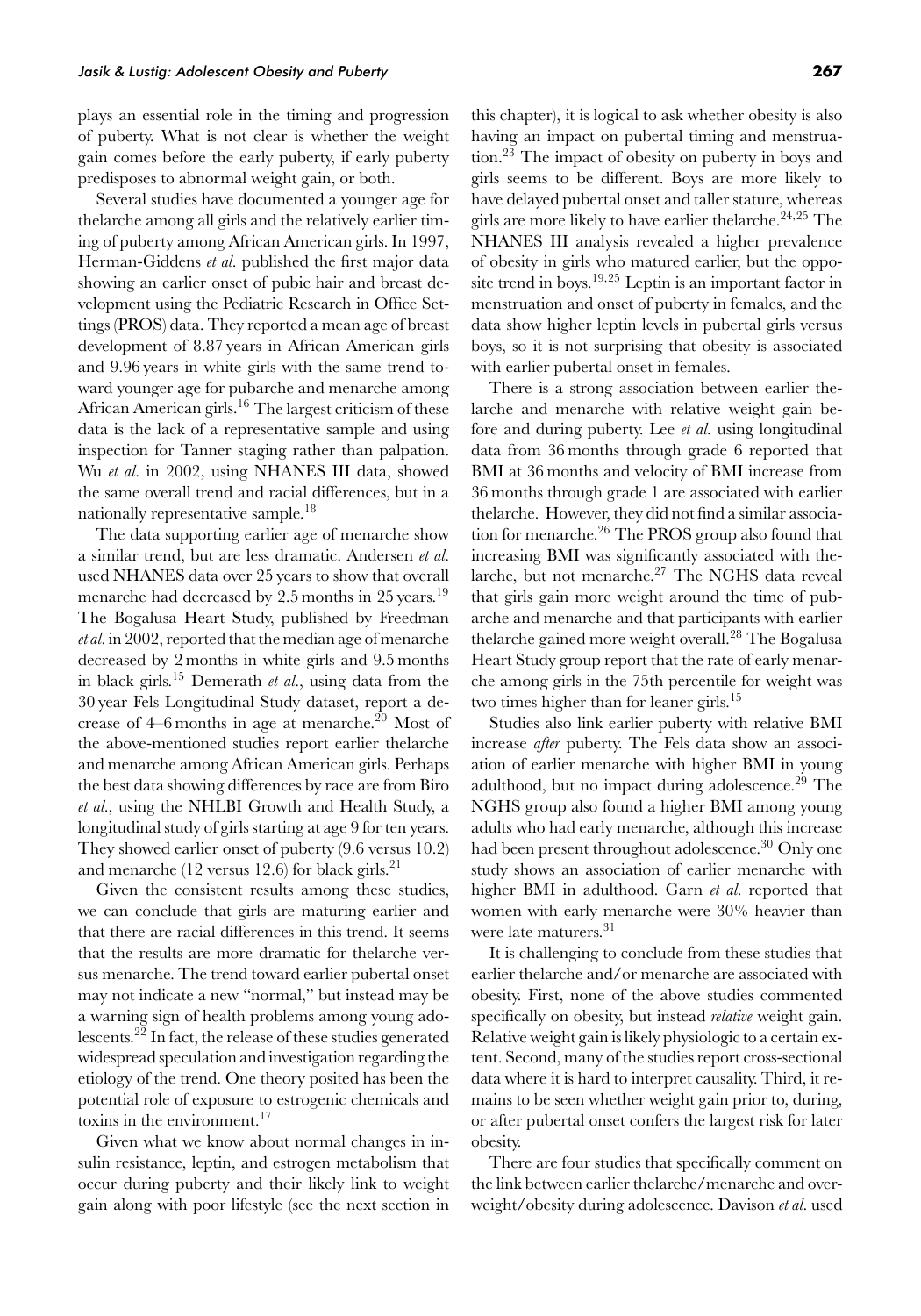a longitudinal dataset to show that among 9-year-old girls with early thelarche, 59% were overweight and 30% were obese versus those with later development  $(21\%$  and  $8\%$ ).<sup>32</sup> Using the NHANES III, Wang *et al.* reported an odds ratio of 1.59 for overweight and 1.96 for obesity among 8–14-year-old girls with early thelarche.<sup>25</sup> Two studies report a similar association of overweight during adolescence with early menarche. Using the AddHealth dataset, Adair *et al.* report that earlier menarche was associated with a 1.98 times increase in overweight during high school for the entire sample, but the increase was 2.57 times higher for blacks.<sup>33</sup> Andersen *et al.*, using the NHANES dataset, found that girls who had reached menarche had a higher BMI z-score. They reported that for every two girls of the same age and race, with one at the 85th percentile for weight, the overweight girl would be 2.4 times more likely to have reached menarche.<sup>19</sup>

From these data we are able to conclude that obesity during adolescence is in fact associated with earlier thelarche and menarche. Using 30 years of follow-up data among a Massachusetts sample, Must *et al.* reported that being overweight *prior* to menarche has an odds-ratio of 4.3 for adult obesity, while early menarche alone (without associated weight gain) has an odds ratio of 0.87 for adult obesity.<sup>34</sup> These data hint that obesity prior to menarche, rather than earlier menarche alone, is a more accurate predictor for later-onset obesity. The earlier the weight gain, the more likely girls will have earlier puberty, and that the weight gain will persist.

An additional question is whether obesity has an impact on both the onset *and* the progression of puberty. Though the data associating relative weight gain and obesity with earlier thelarche are strong, there is not as much support for the association of weight gain and/or obesity and earlier menarche. Overweight girls are more likely to have thelarche as the initial sign of puberty versus pubarche.<sup>35</sup> Data from Biro *et al.* 2003 show that girls who have thelarche as the initial pubertal sign were more likely to have higher body fat proportions *prior* to the onset of puberty.<sup>35</sup> Given the weak data on an earlier age of menarche with obesity, it may be that overweight girls start earlier, but progress more slowly.<sup>36</sup>

# **The Biochemistry of Puberty and Attendant Weight Gain: Insulin, Leptin, and Estrogen**

The mechanism behind the rapid weight gain seen during adolescence is linked to the normal physiologic

changes seen during this time. Changes in the hormonal regulation of appetite, satiety, and fat distribution that occur during puberty may put adolescents at increased risk for additional weight gain. For girls, natural hormonal changes at this age lead to increased adiposity, which is age-appropriate. Weight gain during puberty is likely an obligate requirement to develop the physiologic capacity for reproduction.

As mentioned above, several epidemiologic studies demonstrate an association between relative weight gain at the onset of puberty as measured by thelarche, pubarche, and menarche,  $27,28$  but there is controversy regarding the mechanism and direction of this association.<sup>37</sup> Frisch *et al.* were the first to describe the "critical weight hypothesis" in the 1970s, which argued that a certain percentage of body fat was needed for menses to start.38–40 Though an increased amount of body fat develops during puberty, the way in which the fat is distributed, along with complex hormonal regulatory factors (see below), also play an important part.<sup>41,42</sup> If children enter puberty already overweight or obese, these effects are compounded. Leptin and insulin are two hormones which play an important role in the timing of puberty and its progression, and have an impact on risk of obesity.

#### Leptin

Leptin is a hormone secreted by adipocytes in response to energy storage. The main role of leptin in humans is to communicate the status of energy availability to the hypothalamus and to allow for normal peripheral energy metabolism.<sup>43</sup> Leptin receptors have also been found in anterior pituitary, lymphocytes, bone, ovary, and endometrium, suggesting that it has an even more widespread impact. $44-46$  Interestingly, girls exhibit a higher circulating leptin level than do boys, suggesting that leptin secretion may be a by-product of the increased adiposity among pubertal females.47*,*<sup>48</sup> Leptin also plays a major role in the initiation and progression of puberty.49 Animal models have shown that genetic leptin deficiency is associated with a failure to undergo puberty and that replacement of leptin facilitates pubertal onset.<sup>50</sup> These findings have been replicated in human studies as well $51$ Welt *et al.* administered leptin to women with hypothalamic amenorrhea and noted improved reproductive function in terms of resumption of menses, follicular development, and estradiol levels.<sup>52</sup> These results support the permissive role that leptin plays in normal reproductive function.

Given its role in signaling to the hypothalamus that adequate energy stores are present, leptin in effect serves as the "starvation" hormone. Low levels of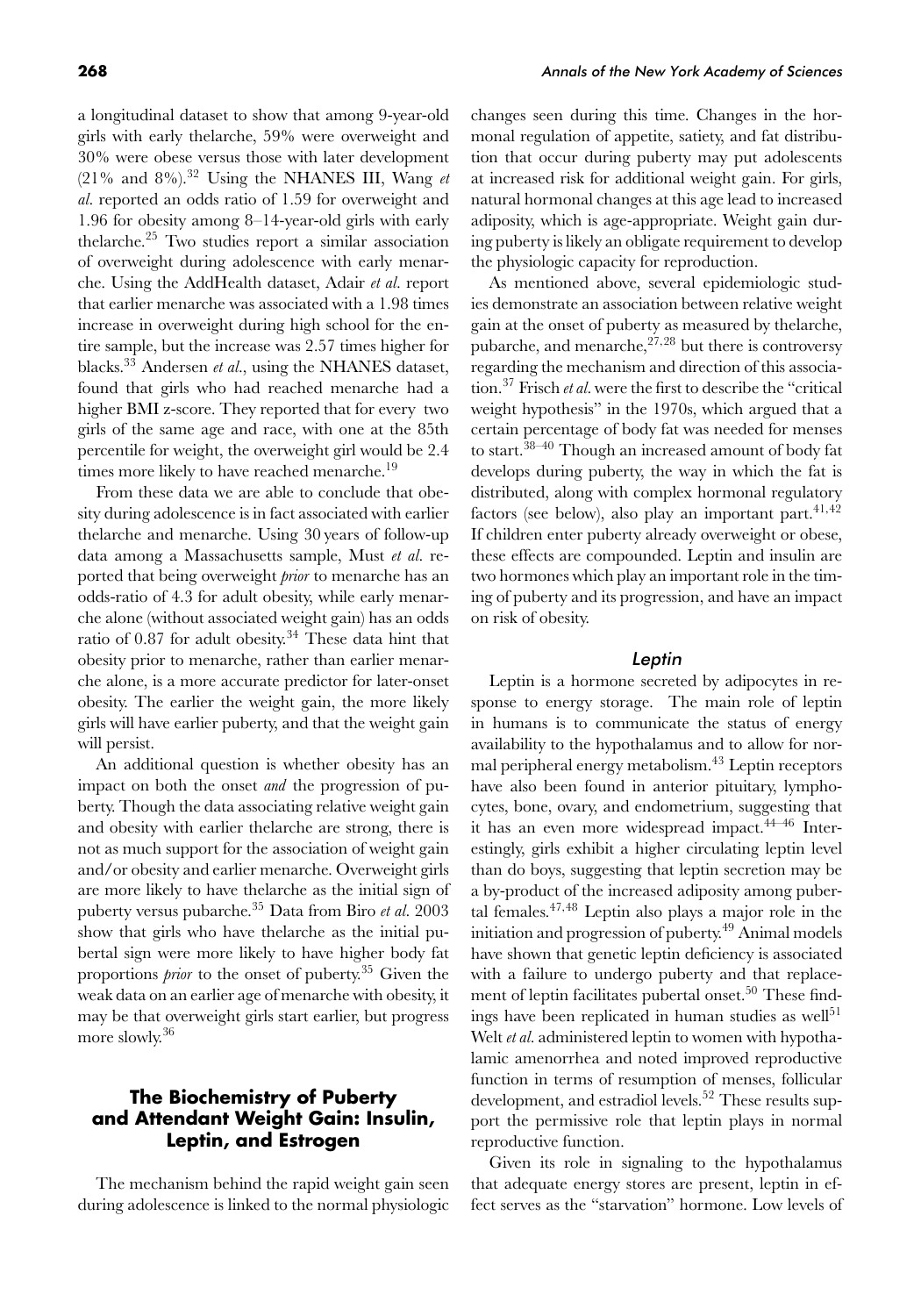leptin indicate inadequacy of energy.<sup>53</sup> On the opposite end of the spectrum, higher serum leptin concentrations are associated with higher body fat content and earlier pubertal onset.<sup>54</sup> The proposed mechanism by which leptin affects pubertal onset is through permissive activation of the GnRH pulse generator by means of signaling of adequate energy stores.<sup>55</sup> Leptin activation of hypothalamic neurons normally results in an increase in sympathetic outflow, leading to increased muscle energy metabolism and adipose tissue lipolysis, resulting in increased energy expenditure.<sup>56</sup> To allow for the requisite weight gain during puberty, leptin sensitivity must in some way be attenuated during this interval. This is an important area for future study.

#### Insulin

The hormone insulin has numerous metabolic effects, but in terms of obesity, its effects on the adipocyte and hypothalamus are relevant. At the adipocyte, insulin facilitates glucose transport after a dietary glucose load, causes the uptake of plasma free fatty acids into the adipocyte for conversion to triglyceride, and finally inhibits lipolysis once the triglyceride is stored—all leading to increased energy storage.<sup>57</sup> At the hypothalamic level, insulin may interfere with leptin signaling, leading to leptin resistance and allowing for a greater fat mass before sympathetic efferents are activated, fomenting further weight gain.<sup>53</sup> Suppression of insulin release improves leptin sensitivity and promotes weight  $loss.<sup>58</sup>$ 

Insulin resistance can be a consequence of obesity, but also may be associated with additional weight gain once present.<sup>53</sup>*,*59*,*<sup>60</sup> A normal increase in insulin secretion and resistance occurs at the onset of puberty in girls, and is thought to facilitate the physiologic increase in adiposity.<sup>53</sup>*,*61–64 The development of insulin resistance during the process of puberty may drive further weight gain, in order to achieve reproductive competency. In obese patients with high circulating levels of insulin, persistent insulin resistance can develop, which is associated with multiple metabolic problems such as type 2 diabetes mellitus (T2DM).<sup>65</sup>*,*<sup>66</sup> Children who are already overweight or have poor diets, or those with low physical activity, may be at a much higher risk for additional weight gain beyond what is normal for this age in part due to insulin resistance, although the exact mechanism behind this has not been elucidated.

Many of the metabolic and cardiovascular complications of obesity are already evident during childhood, and are closely related to the development of insulin resistance. Hyperinsulinemia is one of the most common biochemical abnormalities seen in obesity. In its most extreme state, insulin resistance can result in further decompensation in glucose metabolism, dyslipidemia, and hypertension. Although an accelerated atherogenic process is present in obese children, thrombotic cardiovascular events do not usually appear until adulthood. The clustering of these manifestations is termed the "metabolic syndrome." In addition, nonalcoholic fatty liver disease (NAFLD) and polycystic ovary syndrome (PCOS) are related to the insulin resistance of obesity.<sup>65</sup>

Thus, it appears that insulin resistance and increased leptin levels are important factors in pubertal onset and the relative increase in fat mass that accompanies it, which is necessary for the activation of the GnRH pulse generator. In the context of obesity, these normal physiologic processes are exaggerated and may be linked to earlier puberty and menarche.

#### Estrogen

Estrogen also has an essential role in the initiation and progression of puberty, and estrogen levels are linked to excess adipose tissue. Estrone  $(E_1)$  and estradiol  $(E_2)$  are synthesized from androstenedione  $(AD)$ and testosterone (T), respectively, by the cytochrome P450-dependent enzyme aromatase. Aromatases are located in the placenta, adrenal, skeletal muscle, and hypothalamus, but the main sources of estrogen biosynthesis in the adolescent are in the granulosa cell and adipocyte. Ovarian aromatase activity is regulated by follicle-stimulating hormone (FSH) secretion, whereas peripheral aromatase activity is dependent on total fat mass. Increases in estrogen are essential for normal progression of puberty, beginning with thelarche. As the GnRH pulse generator promotes early ovarian function, estrogen secretion leads to increases in growth hormone (GH) and insulin-like growth factor-1 (IGF-1) secretion.<sup>67</sup> These three all conspire to increase the degree of insulin resistance, promoting hyperinsulinemia, and energy deposition into adipose (see above). $68$ 

Thelarche is more likely to be initiated in obese girls earlier than in other girls, which may be related to the relationship between adiposity and estrogen.<sup>35</sup> Higher levels of circulating estrogen are also found in obese children. Increased adipose tissue mass leads to higher circulating levels of estrogen in multiple ways. First, peripheral  $E_1$  and  $E_2$  synthesis via aromatization occurs at the level of the adipocyte.69 With excess fat stores, there is increased estrogen production. Second, a lower level of sex hormone–binding globulin (SHBG) in obesity leads to higher levels of free circulating estrogen and also androgen, which may be a harbinger of future PCOS.<sup>70</sup>*,*<sup>71</sup> Third, the advancement in timing of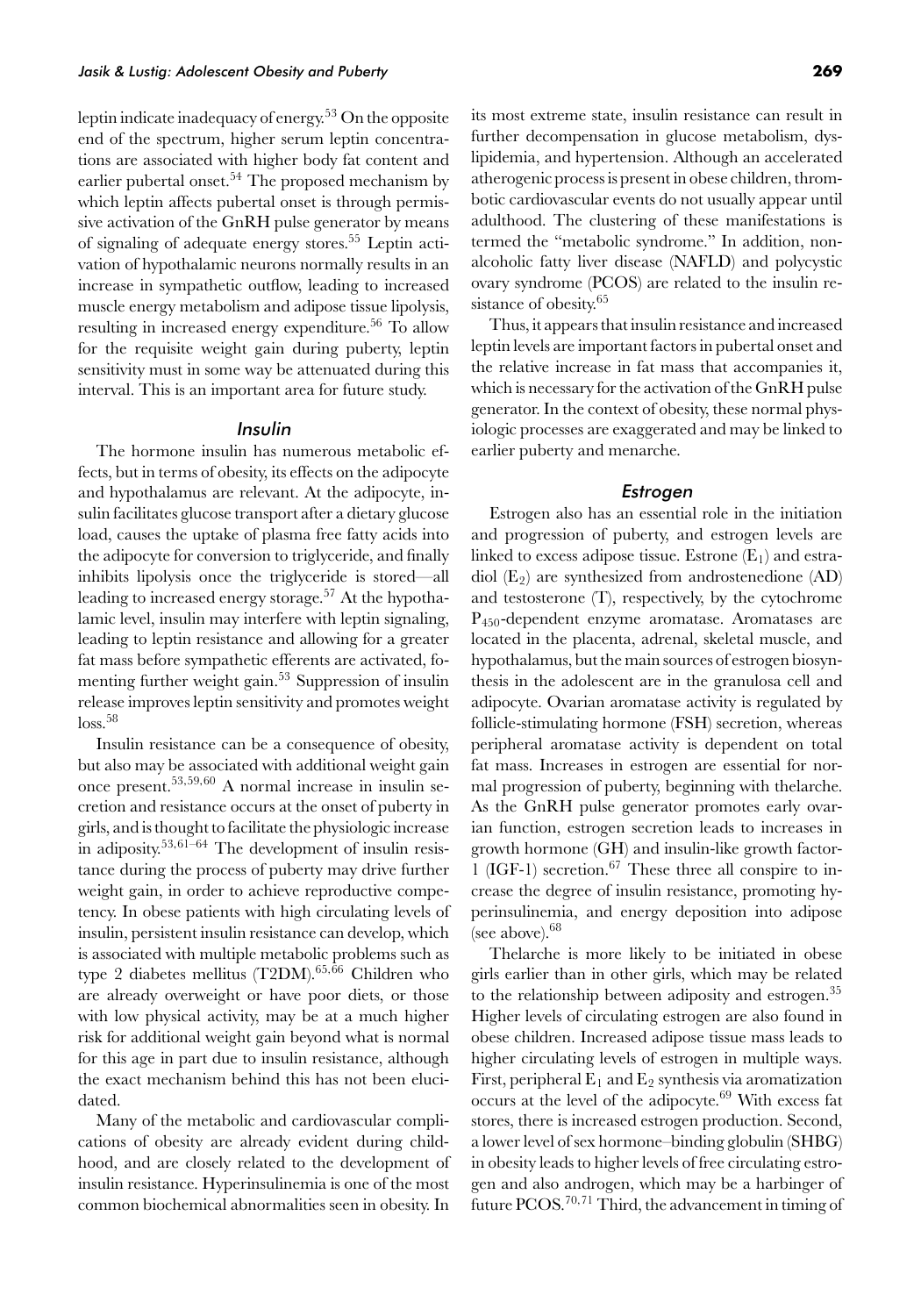

**FIGURE 2.** Metabolic risk, early puberty, and weight gain.

GnRH pulse generator activation due to the permissive action of higher leptin levels leads to higher estrogen levels at younger ages.<sup>49</sup> Fourth, estradiol metabolism can be modulated by environmental factors such as diet, with high-protein diets promoting hepatic estrogen inactivation, and high fat promoting the conversion to active estrogen metabolites.<sup>72</sup> Finally, decreased hepatic inactivation by estrogen-2-hydroxylation in the context of obesity leads to reduced estrogen clearance.<sup>73</sup> The result is higher levels of estrogen, which leads to earlier thelarche and pubertal progression.<sup>32</sup> Indeed, obese girls are more likely to exhibit earlier thelarche than other girls are, which may be related to the relationship between adiposity and estrogen.<sup>35</sup>

Thus, estrogen, insulin, and leptin are inexorably linked, in what becomes a positive feedback cycle. FIGURE 2 summarizes the hypothesized interaction of leptin, insulin, and estrogen during puberty. Once obesity is present, it leads to increased leptin, which is permissive for the GnRH pulse generator, leading to higher ovarian estrogen, which may help to foment insulin resistance, increased adipose tissue, and peripheral aromatization. Insulin may interfere with hypothalamic leptin signaling, potentially driving further weight gain and appetite, which leads to further estrogen formation.

## **Behavioral Risk and Attendant Weight Gain: Autonomy, Risk-Taking, and Stress**

Metabolic changes during puberty only tell part of the story. Changes in diet, physical activity, family dynamics, and developmental factors during adolescence are equally important in the increase in weight experienced during early adolescence. Adolescence is a time of risk-taking behavior as children test their autonomy and assert independence. Healthy eating habits and levels of physical activity may break down as academic and social pressures become more demanding. More time spent in sedentary activities, such as TV, video games, and computer use, along with higher caloric intake and less physical activity are associated with increased weight gain during this time.74*,*<sup>75</sup> TABLE 1 summarizes the risk factors discussed below.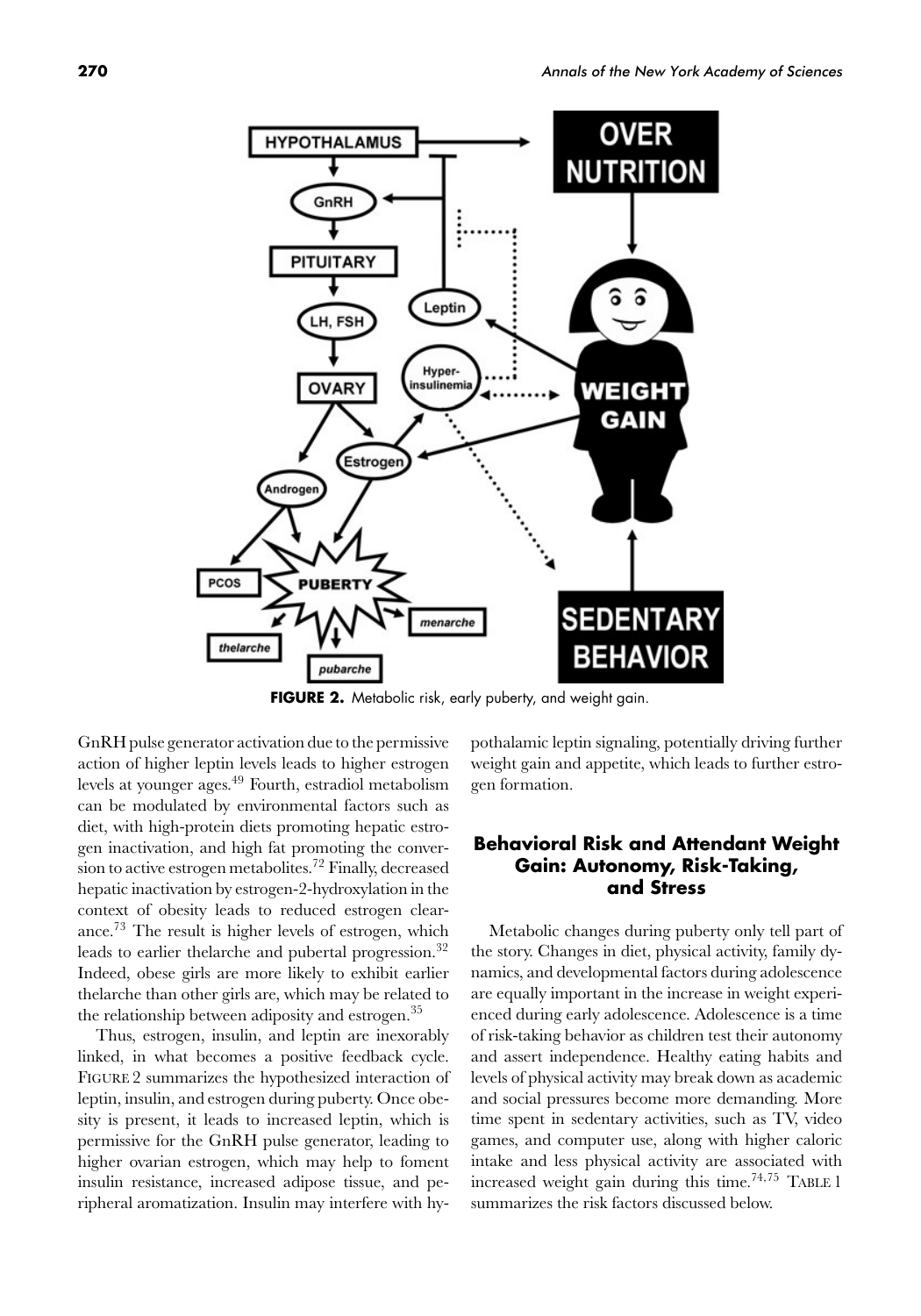| <b>Risk Factor</b>                    | Examples                                                          |
|---------------------------------------|-------------------------------------------------------------------|
| Sedentary lifestyle                   | Reduced physical education activities                             |
|                                       | Less sports participation                                         |
|                                       | Less unstructured "play time"                                     |
|                                       | Increase in television viewing, computer use, and video game time |
| Overnutrition                         | Reduction in fruit and vegetable consumption                      |
|                                       | More fast food consumption                                        |
|                                       | Increase in sweetened beverages, less milk consumption            |
|                                       | Higher overall calories consumed                                  |
| Disordered eating/obesogenic behavior | Skipping meals (e.g., breakfast)                                  |
|                                       | Fewer family meals                                                |
|                                       | Eating outside the home                                           |
|                                       | Dieting, binge eating, purging, taking laxatives/diuretics        |
| Mental health                         | Being teased or bullied                                           |
|                                       | Depression and anxiety                                            |
|                                       | Increased stress                                                  |
|                                       | Psychotropic medication use                                       |
| Built environment                     | School lunch and vending machines                                 |
|                                       | Neighborhood safety concerns                                      |
|                                       | Lack of available parks/recreation                                |
|                                       | Fewer organized sports activities, school physical education      |
| Developmental factors                 | Transitional cognitive development                                |
|                                       | Increasing autonomy, less parental supervision                    |
|                                       | Increases in peer influence                                       |
|                                       | Clustering of risk behaviors                                      |
|                                       |                                                                   |

**TABLE 1. Psychosocial and behavioral risk factors for weight gain in early adolescence**

Aaron *et al.* showed a decline in physical activity of 26% in adolescents between the ages of 12 and 15 in a Pittsburgh sample.<sup>76</sup> Kimm *et al.* documented a decline in physical activity among pre-adolescent girls, with a steeper decline in African Americans, and an association with increasing BMI. By the age of 16.56% of the black girls and 31% of the white girls in their sample reported no regular physical activity.<sup>77</sup> The 2005 Youth Risk Behavior Surveillance (YRBS) data confirms these trends, showing that between grades 9 and 12, youth report an increase from 7.7% to 12% in "no physical activity in the last week." Unfortunately, the increase is higher in girls, going from 8.2% in grade 9 to 15.2% in 12th grade. By the time they reached their senior year, only one-third of respondents met current recommended levels of physical activity.<sup>78</sup> In adolescents, the main factors associated with higher levels of physical activity appear to be family and peer support, higher self-esteem and sense of self-efficacy, and fewer perceived time constraints.<sup>79</sup>

An increase in sedentary activities accompanies the decrease in physical activity during this period. A 1998 analysis of the National Health and Nutrition Examination Survey III by Andersen *et al.* documented that 26% of U.S. children watch 4 or more hours of television per day. They also showed that watching 4 or more hours of television each day is associated with a greater percentage of body fat and weight gain than was associated with watching less than 2 hours per day. $80$ YRBS data actually show a slight decline in television viewing during high school, with the percentage of 3+ hours per day decreasing from 42% in grade 9 to 31% by grade 12. However, as was the case with changes in physical activity, African American youth had the highest rate of television viewing, with 64% reporting watching  $3+$  hours per day.<sup>78</sup> A recent analysis by Taveras*et al.*showed that a reduction in television viewing was not associated with increases in physical activity.<sup>81</sup> Given that we know that adolescents gain weight during this time, it seems likely that the lower rates of television viewing are not translating into higher levels of activity.

Many studies have demonstrated the association of lower levels of physical activity, a higher amount of sedentary time, and obesity.<sup>75</sup>*,*<sup>80</sup> From the adult literature, we know that dietary restriction alone can produce weight loss, but sustaining weight loss is much less likely without the addition of a moderate level of physical activity.<sup>82</sup> This is consistent with recent findings by Boutelle *et al.* which showed that successful weight loss among an NHANES sample of adolescents age 16–18 was associated with higher levels of physical activity and reduced sedentary time, but the effect size of sedentary time was modest. $83$  A significant reduction in television viewing was achieved by Robinson *et al.* in their intervention targeting children, but this was not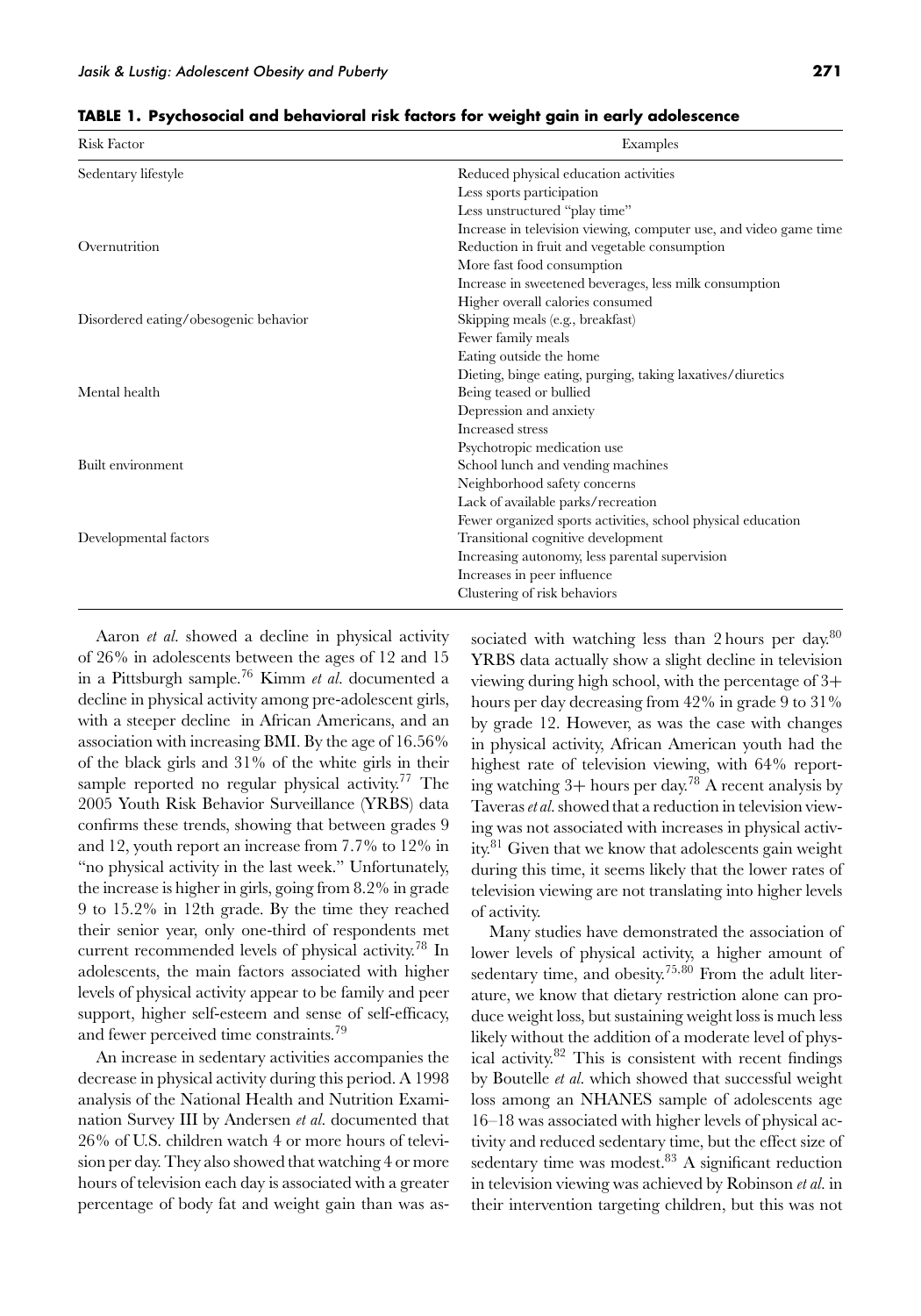associated with significant changes in BMI, physical activity, or dietary intake. $84$  From these data we can glean that although sedentary activities such as television are important correlates for obesity in youth, the lack of physical activity is a far more important factor for both weight gain and weight loss.<sup>85</sup>*,*<sup>86</sup>

Also seen during adolescence are a rapid increase in the number of calories consumed, a reduction in the quality of nutritional intake, and an increase in "obesogenic" eating behaviors. Adolescents seem to develop a "calorie-rich, nutrient poor" diet which is widely considered to be one of the main causes of rapid weight gain during this time period. The 2005 YRBS data show that only 20% of high school students report consuming more than 5 fruits or vegetables per day.78 The Growing Up Healthy Study showed an increase in consumption of fast food between the ages of 9–12 and 13–14 years, and fast food intake was associated with greater weight gain.<sup>87</sup> However, a higher consumption of fruits and vegetables does not have the expected protective effect on weight gain.<sup>88</sup>

Young adolescents also reduce their consumption of milk and increase the intake of soda and other sweetened beverages. The Growing Up Today Study (GUTS) showed that the consumption of milk significantly decreases and soda increases from ages 9 to 14 and that these changes are associated with weight gain, mostly due to the increase in total number of calories consumed.89 A reduction in the consumption of sweetened beverages is one of the few interventions that has demonstrated a positive impact on obesity.<sup>90</sup> Especially for individuals with hyperinsulinemia, a reduction in the consumption of carbohydrates is associated with improved weight measures.<sup>91</sup>

In addition to the increased amount and poor quality of their diet, adolescents also develop unhealthy eating behaviors which are also associated with weight gain. Adolescents are more likely than younger children to eat outside the home, skip meals, and less likely to participate in family meals. Skipping meals, such as breakfast, has been associated with weight gain over time.<sup>92</sup> Fewer family meals, either because of eating in front of the television or eating outside the home, is another unhealthy eating behavior. Project EAT in Minnesota looked at rates of family meals and found that 25% of families reported eating together as a family 7 times in the past week. Boys, younger adolescents, and higher socioeconomic status were associated with more family meals. Family meals are associated with a higher intake of fruits and vegetables, calcium, and lower soft-drink consumption.93*,*<sup>94</sup> Although family meals are associated with a lower risk of being overweight at younger ages, they are not protective for weight gain later in adolescence.<sup>95</sup> They are, however, protective against other adolescent risk behaviors such as substance abuse, sexual risk-taking, and disordered eating.<sup>96</sup>*,*<sup>97</sup> The protective effect of family supervision also extends into after-school time, with a higher level of physical activity among adolescent girls with adult supervision in the afternoons.<sup>98</sup>

Perhaps one explanation for the association of weight gain with television viewing is the link between eating a significant number of calories during a relatively sedentary activity. The Planet Health study calculated that each hour of increased television viewing is associated with an additional 167 kcal/day and a reduction in fruit and vegetable consumption.99*,*<sup>100</sup> Robinson *et al.* reported that 18% of total energy intake among children is consumed while watching television. The same group also showed in a sample of African American girls that 50% of evening meals were eaten while watching TV.<sup>101</sup>*,*<sup>102</sup>

Unfortunately, many overweight adolescents engage in dangerous dieting behavior such as binge-eating, purging, food-restricting, and using laxatives/diuretics. Rather than reduce their sedentary behavior and poor diet, many teens, especially girls, resort to dieting to maintain or lose weight. YRBS data show that among all adolescents, these behaviors are very uncommon (∼1% of the sample), but they do increase with age.<sup>78</sup> However, we know that these behaviors are more common in overweight versus normal-weight teens. One school-based sample reported that 18% of overweight girls engaged in weight control behaviors such as taking diet pills, using laxatives/diuretics, or vomiting.103 Prior school-based studies have shown that disordered eating behaviors and extreme dieting and depression led to increased weight gain over time.<sup>104</sup>*,*<sup>105</sup> Field *et al.*, using data from the National Longitudinal Study of Adolescent Health, showed that dieting among girls was associated with increasing BMI over time.<sup>106</sup>

One of the often overlooked risk factors for the development of obesity, which also severely affects treatment outcomes, is problems with mental health. Children with a history of depression, anxiety, or more severe mental health disorders are at increased risk for weight gain.<sup>107</sup>*,*<sup>108</sup> The mechanism is likely a combination of poor lifestyle along with the increased appetite and weight gain accompanying many psychotropic medications. Many depressed adolescents are being placed on the atypical antipsychotics risperidone, olanzapine, quetiapine, clozepine aripriprazole, and ziprasidone to stabilize mood and/or behavior.<sup>109</sup> These medications induce insulin resistance, which foments persistent hyperphagia and weight gain, and increases risk for the metabolic syndrome.109*,*<sup>110</sup> Once the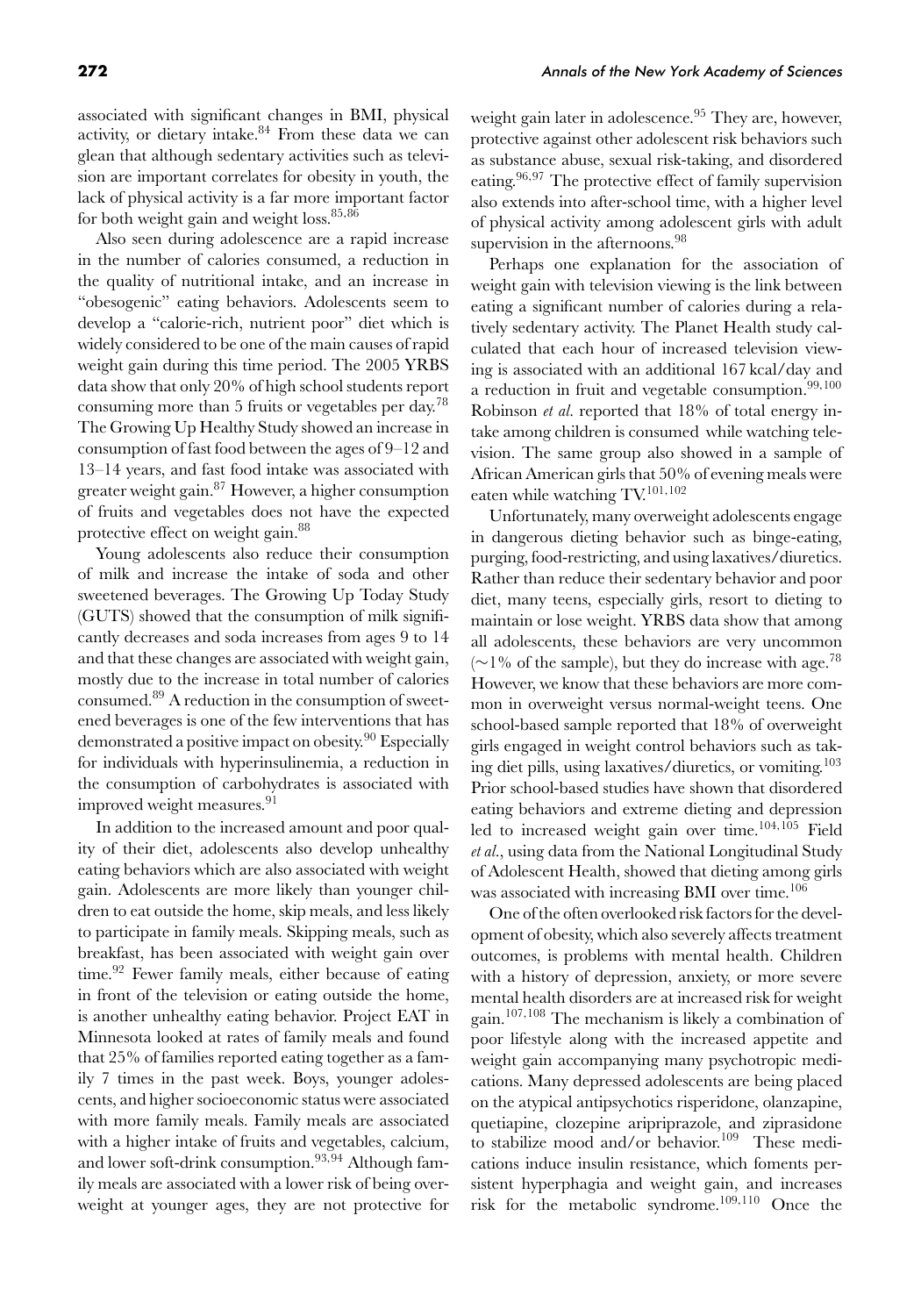adolescent is overweight, he or she is also at a uniquely high risk for developing depression, and even suicidal ideation, which can predispose to further weight gain.111–113 Overweight children report higher rates of teasing, bullying, and poor self-esteem, factors that likely contribute to the high incidence of depression among overweight adolescents.<sup>114–118</sup>

In addition to the changes in diet and physical activity, family dynamics, and developmental factors, the "built environment" plays an important role in increasing the risk for weight gain among young teens. The built environment refers to the neighborhoods, schools, food sources, and communities in which children live. This environment has an effect on what children eat and their level of physical activity. Changes in the past 20 years in the built environment likely contribute to the obesity epidemic through the promotion of sedentary lifestyle and poor nutrition. What is unclear is whether changes in this environment could lead to lifestyle change. Various studies have considered the role of access to recreation and physical activity and obesity. For example, children with access to recreational programs near their homes are more active. Adolescents from a lower socioeconomic status and minority groups are less likely to live in areas with recreation facilities, and this is associated with decreased physical activity and obesity status.<sup>119</sup> A perception of living in an unsafe neighborhood has also been associated with higher rates of obesity.120 School lunch programs are a common target for obesity interventions. While a school lunch program can be a large *source* of problems, this program is not unique to adolescents, as children have access to it for most of their school years. What is different is the availability of extra spending money and the freedom to purchase additional items both from vending machines and off-campus. Students with an open campus and access to vending machines are more likely to make less healthful choices.<sup>121</sup>

The final area unique to adolescents is their cognitive and social development. Adolescent development includes increasing independence, autonomy, greater peer affiliation, sexual awareness, formation of identity, and increasing cognitive ability to process complex information. In early adolescence, the peer group takes on a primary role and this is important as peer pressure is one of the major factors in the onset of risk-taking behavior.<sup>122</sup> Researchers are now grouping dieting and sedentary behavior with other adolescent risk-taking behavior such as sexual activity and substance abuse. There is some evidence that extreme dieting practices co-occur with other risky behaviors.122*,*<sup>123</sup>

It is a widely held belief that teens believe themselves to be immune from negative consequences, or that they are ignorant of the health implications of their actions. It is actually much more complicated than that. Research shows that teens are in fact concerned about their health, $124$  and that they are able to identify health risks and do feel that they are vulnerable to poor health outcomes.125 But although they accept the risk and acknowledge their vulnerability, they still engage in risky behavior. Halpern-Felsher and Millstein argue that instead of a poor perception of risk and the feeling of being "immune" to negative consequences, teens instead prioritize the benefits of the risky behavior over the consequences.<sup>125</sup>

In the case of obesity, adolescents may know that poor nutrition and sedentary behavior could lead to poor health outcomes and they correctly perceive themselves to be vulnerable to these effects, but they still engage in the behavior. When we begin to consider interventions around diet and physical activity in this age group, it is extremely important to consider adolescents' cognitive development and how they perceive health risk. Adolescent health interventions have started to focus more on resilience and youth development versus risk-based counseling, given how little impact education around consequences has had on behavior.<sup>126</sup>

# **The Challenge of Obesity Prevention and Treatment in Early Adolescence**

The same behavioral and metabolic factors that predispose to weight gain during early adolescence also make prevention and treatment in this population challenging.<sup>127</sup> However, from the data reviewed above, it is very clear that early intervention will be essential to slow the progression of metabolic and behavioral risk factors for weight gain. Prevention and lifestylemodification strategies in adolescence have been overwhelmingly disappointing. Our options for altering metabolic risk and counteracting changes in behavior in this age group are limited.

Medication is always initiated as an adjunct to standard lifestyle modification. The mechanism of action of pharmacotherapy for obesity treatment ranges from alteration of dietary intake (sibutramine), limitation of the availability or absorption of nutrients (orlistat), and insulin sensitization or suppression (metformin or octreotide, respectively).<sup>128</sup> There are many constraints to starting medication for the treatment of obesity. First, the youngest age for which there is an FDAapproved obesity pharmacotherapy is 10 years (orlistat). Second, medications are not always more efficacious than behavior modification. Third, the research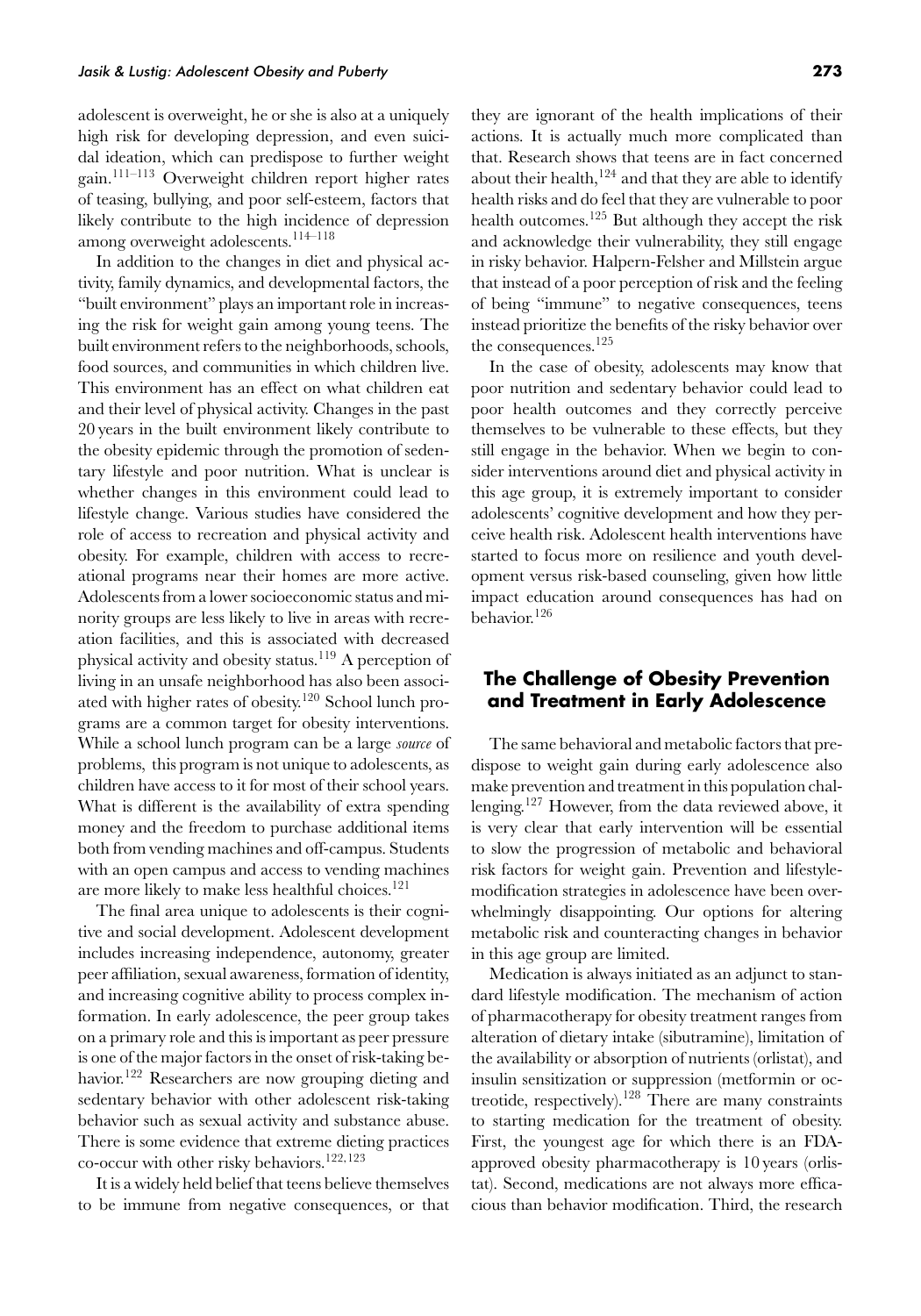on pharmacotherapy in this population is limited. Finally (and likely most importantly), there are significant side-effects of pharmaceuticals which are not well tolerated at this age. As a last resort, bariatric surgery is being performed more regularly in adolescents, but the safety, efficacy, and financial feasibility of these procedures in this age group is still unknown.<sup>129</sup>

Given that pharmacologic and surgical options are limited, for the time being we are left with counseling for behavior change as the main option for intervention in adolescent obesity. Lifestyle interventions in this age group are fraught with complexity, given the rapidly changing cognitive development during this age range. Thus far, there is limited evidence that behavioral interventions can work for lifestyle change in children.<sup>130</sup> Some targeted interventions have found success with strategies such as television reduction, dance programs, $131$  and reducing soda intake.90 Only one intensive weight-loss program, the Stoplight Diet, has demonstrated sustained weight loss in children over a 10-year follow-up, and this was in a highly selected population with intensive patient contact.<sup>132</sup>

Lessons can be learned from the literature around risk prevention in the areas of reproductive health and substance use. This literature overwhelmingly shows that education alone is not sufficient to prevent highrisk behavior. Skills-based learning through peer education, role-playing, and practice are much more age-appropriate strategies than education alone. Other strategies include motivational interviewing and youth empowerment and development.<sup>136</sup>*,*<sup>133</sup> Programs with the most success are those that incorporate simple messages, have long-term follow-up, and include an approach that takes the developmental stage into account. In addition, if an adolescent has already developed significant self-esteem problems, disordered eating, and depression related to obesity, these can serve as huge barriers to lifestyle change.<sup>134</sup> Despite the lack of evidence that diet and physical activity counseling within the primary care office can lead to changes in behavior, most guidelines recommend it anyway as a "first do no harm" strategy.<sup>135</sup>*,*<sup>136</sup> However, adolescents do not present to the physician as often as younger children.

# **Postpubertal Impact of Obesity on Menstruation**

As mentioned earlier, rapid weight gain is seen in early adolescence, then slows down, and then increases again in later adolescence. Exaggerated weight gain

and obesity in the postpubertal female has specific detrimental effects on menstruation. Polycystic ovary syndrome (PCOS) results in amenorrhea and/or dysfunctional uterine bleeding in obese adolescents; this is discussed in detail in the chapter by Dr. Blank *et al.* in this volume. PCOS is particularly interesting as it is intimately intertwined with insulin resistance and the metabolic syndrome.<sup>137</sup> Obesity characterizes about 50% of women with classic PCOS, and it is even more common among adolescents.<sup>138</sup> Increased peripheral insulin resistance occurs in approximately 50% of patients with PCOS, and almost certainly plays a role in the pathogenesis of this condition. Insulin resistance is seen in girls with  $PCOS$ ,  $^{139}$  as are early markers of accelerated atherogenesis, $140$  indicating that early intervention aimed at reducing cardiovascular risk may be beneficial.

Metabolic examination of patients with PCOS demonstrates hepatic and muscle resistance, but not ovarian insulin resistance, possibly accounting for insulin stimulation of theca cell androgen production. The correlation between insulin resistance and hyperandrogenism begs a unifying hypothesis as to their pathogenesis, which is proffered by the "serine phosphorylation hypothesis," which suggests that both P450*c*17 and the insulin receptor are aberrantly serinephosphorylated; in the case of P450*c*17, this leads to excess activity and increased androgen production, and in the case of the insulin receptor, this leads to tissuespecific insulin resistance. However, this hypothesis remains to be proven.<sup>141</sup>

Other than PCOS, the impact of obesity on menstruation after puberty is not as well described. The hyperestrogenism state of obesity (discussed below) contributes to early thelarche, but may also be associated with amenorrhea in adult women. The increased production of estrogen through peripheral aromatization and reduced clearance in the liver produce higher estrogen levels. Over time, obesity may also lead to increased storage of organic compounds, such as atrazine and other toxins, which may both contribute to further obesity by inducing insulin resistance and also further estrogenic burden, further reducing GnRH secretion.<sup>142</sup> Higher estrogen levels can suppress GnRH secretion and lead to amenorrhea.<sup>143,144</sup> This effect is separate from the direct action of androgens and insulin resistance on ovarian function seen in PCOS. In addition, the increased peripheral aromatization to estrogen in obese postmenopausal women and their reduced hepatic estrogen clearance is associated with higher rates of breast cancer;<sup>145</sup> and this increased total lifetime estrogen burden may begin with the onset of puberty.<sup>146</sup>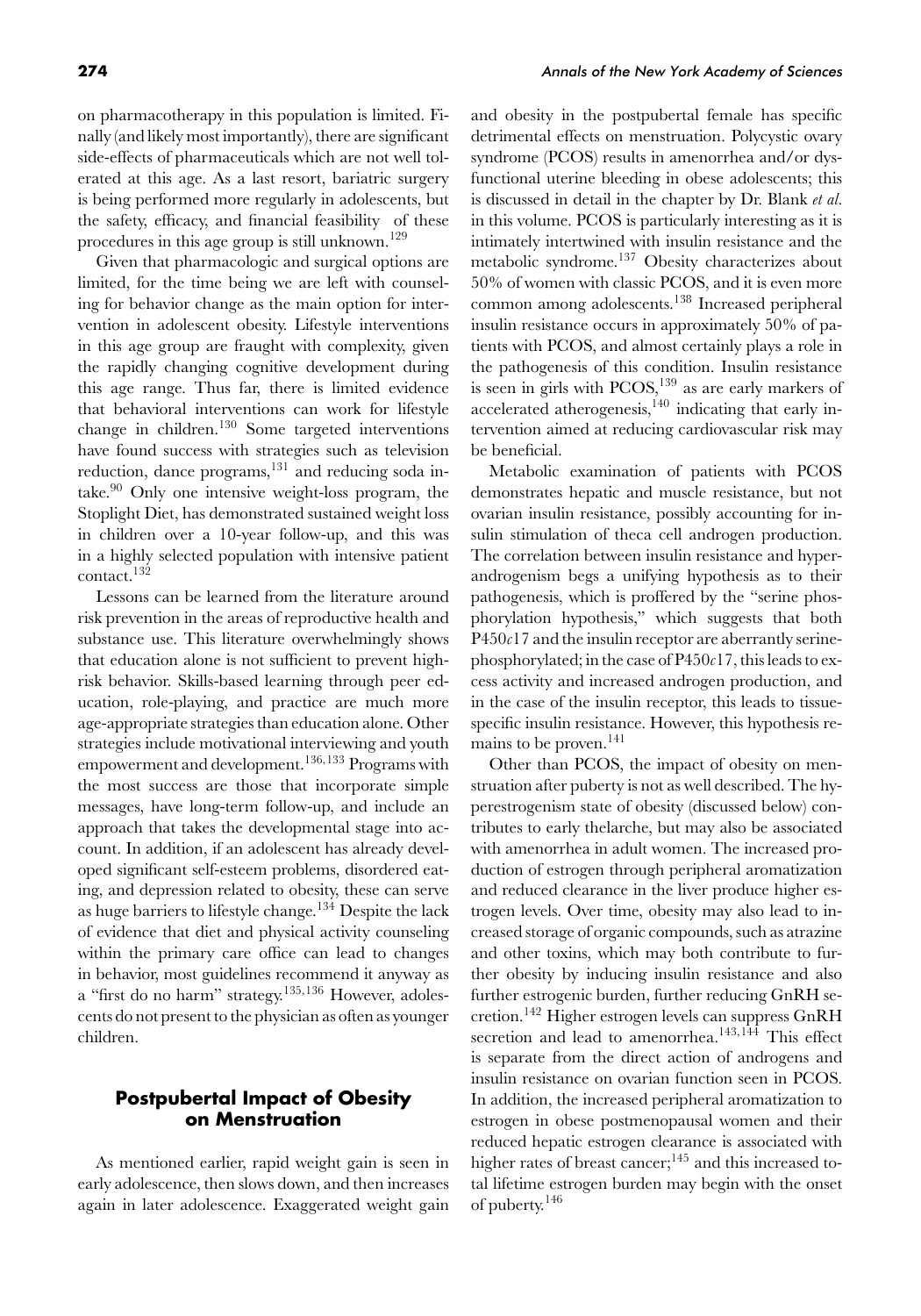Obesity may also have an impact on menstruation in the context of disordered eating. The amenorrhea that accompanies the malnutrition of anorexia nervosa and bulimia nervosa is well described.<sup>147</sup> The mechanism is likely a combination of hypothalamic-pituitary dysfunction brought on by stress and malnutrition, as administration of GnRH and leptin to malnourished patients results in resumption of ovarian function.52*,*<sup>72</sup> In binge eating, sufficient calories are being absorbed, so the menstrual cycle is unchanged. But binge eating and purging may have an effect on insulin release, resulting in hyperandrogenism and polycystic ovary syndrome.<sup>148</sup>*,*<sup>149</sup> Ingestion of amphetamines for weight control can cause an increase in prolactin levels, which can lead to menstrual dysfunction as well.<sup>150</sup>

## **Conclusion**

Weight gain in early childhood and the physiology of puberty put adolescents at high risk for obesity. Obesity that is present before the onset of puberty is associated with worse health outcomes in adulthood. The relationship between obesity and the onset and progression of puberty and the occurrence of regular menses afterward illustrates the important interaction between metabolic and behavioral risk. Added to this are the changes in diet and physical activity that also occur at this age, and there is a "triple hit" for obesity. Indeed, adolescence is the "perfect storm" of inciting factors, which conspire to cause and promulgate the obese state. Girls are particularly susceptible because of increased insulin resistance from estrogenic exposure.

Important work has already been done in the area of documenting earlier pubertal onset, but several gaps in our knowledge remain. First, obesity researchers tend to focus on either the physiologic or behavioral aspects of weight gain. More cross-disciplinary research needs to occur to explore the interactions between the two. We are still in need of longitudinal studies that examine the association of overweight/obese status and pubertal progression. Although it is clear they are strongly linked, the data on obesity and pubertal progression thus far do not demonstrate causality. Although we know that weight gain promotes leptin release, more work needs to be done exploring the specific details of this interaction in terms of leptin sensitivity at the hypothalamic level.

Finally, as we look toward developing interventions and therapies that target early adolescents, we need creative approaches to behavior change in this group. We also need to fine-tune our screening strategies to triage adolescents to the intervention to which they may respond best. Given the significant psychosocial, mental health, and medical consequences that obesity carries for adolescents, early intervention is imperative. This is especially true given how hard it is to effect behavior change in adults. We must focus our prevention and treatment efforts on younger children, which will require developing screening tools to identify high-risk children and the creation of developmentally appropriate interventions.

#### **Conflicts of Interest**

The authors declare no conflicts of interest.

## **References**

- 1. OLSHANSKY, S.J. *et al.* 2005. A potential decline in life expectancy in the United States in the 21st century. N. Engl. J. Med. **352:** 1138–1145.
- 2. OGDEN, C.L. *et al.* 2006. Prevalence of overweight and obesity in the United States, 1999–2004. JAMA **295:** 1549–1555.
- 3. KIMM, S.Y. *et al.* 2002. Obesity development during adolescence in a biracial cohort: the NHLBI Growth and Health Study. Pediatrics **110:** e54.
- 4. THOMPSON, D.R. *et al.* 2007. Childhood overweight and cardiovascular disease risk factors: the National Heart, Lung, and Blood Institute Growth and Health Study. J. Pediatr. **150:** 18–25.
- 5. WARDLE, J. *et al.* 2006. Development of adiposity in adolescence: five year longitudinal study of an ethnically and socioeconomically diverse sample of young people in Britain. Br. Med. J. **332:** 1130–1135.
- 6. DIETZ, W.H. 1998. Health consequences of obesity in youth: childhood predictors of adult disease. Pediatrics **101:** 518–525.
- 7. STYNE, D.M. 2001. Childhood and adolescent obesity: prevalence and significance. Pediatr. Clin. North Am. **48:** 823–54, vii.
- 8. WEISS, R. *et al.* 2004. Obesity and the metabolic syndrome in children and adolescents. N. Engl. J. Med. **350:** 2362–2374.
- 9. GRABER, J.A. *et al.* 2004. Is pubertal timing associated with psychopathology in young adulthood. J. Am. Acad. Child Adolesc. Psychiatry **43:** 718–726.
- 10. HAYWARD, C. *et al.* 1997. Psychiatric risk associated with early puberty in adolescent girls. J. Am. Acad. Child Adolesc. Psychiatry **36:** 255–262.
- 11. DEARDORFF, J. *et al.* 2005. Early puberty and adolescent pregnancy: the influence of alcohol use. Pediatrics **116:** 1451–1456.
- 12. PETRIDOU, E. *et al.* 1996. Determinants of age at menarche as early life predictors of breast cancer risk. Int. J. Cancer **68:** 193–198.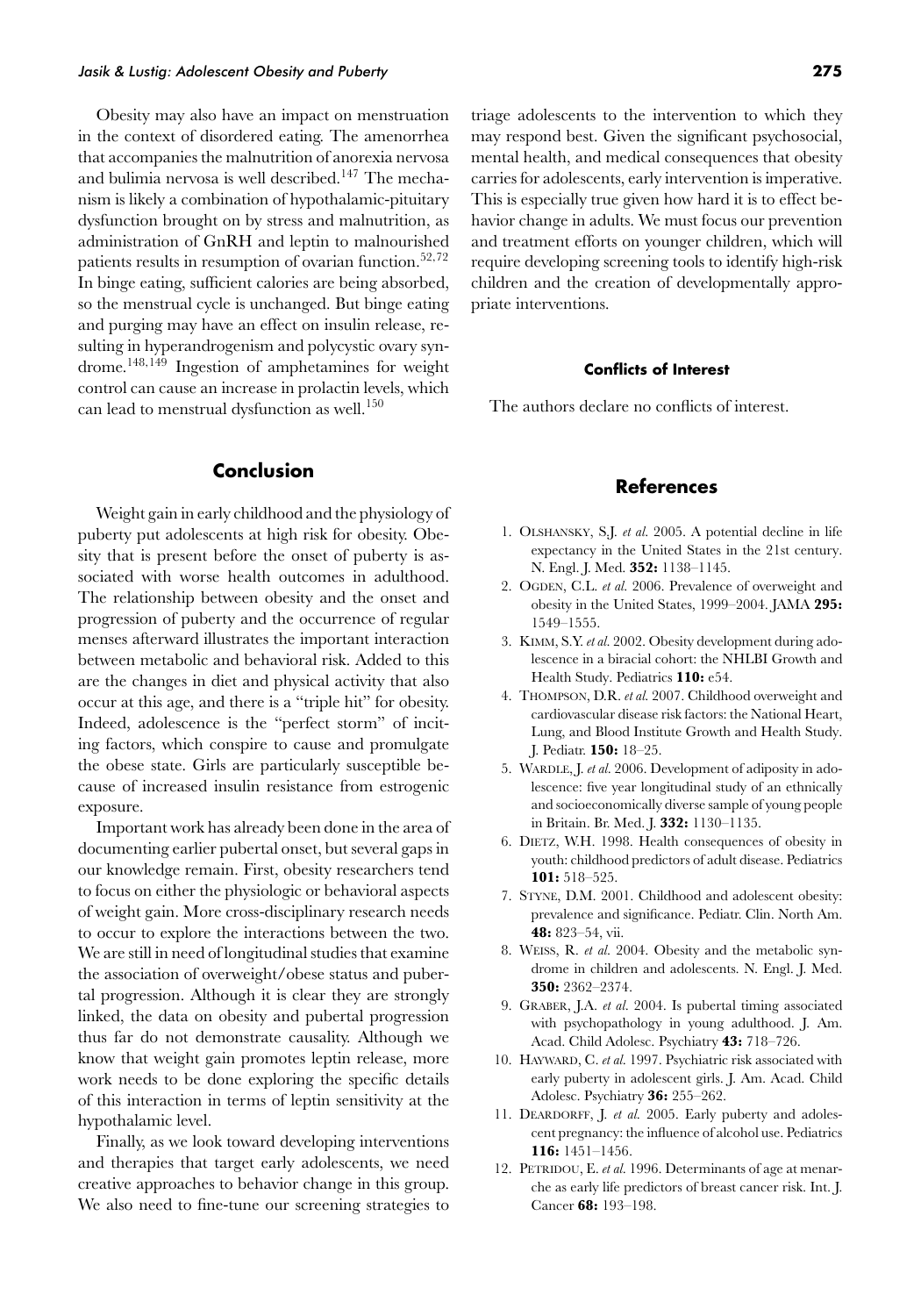- 13. TITUS-ERNSTOFF, L. *et al.* 1998. Menstrual factors in relation to breast cancer risk. Cancer Epidemiol. Biomarkers Prev. **7:** 783–789.
- 14. STOLL, B.A. 1998. Western diet, early puberty, and breast cancer risk. Breast Cancer Res. Treat. **49:** 187– 193.
- 15. FREEDMAN, D.S. *et al.* 2002. Relation of age at menarche to race, time period, and anthropometric dimensions: the Bogalusa Heart Study. Pediatrics **110:** e43.
- 16. HERMAN-GIDDENS, M.E. *et al.* 1997. Secondary sexual characteristics and menses in young girls seen in office practice: a study from the Pediatric Research in Office Settings network. Pediatrics **99:** 505–512.
- 17. KAPLOWITZ, P. 2006. Pubertal development in girls: secular trends. Curr. Opin. Obstet. Gynecol. **18:** 487–491.
- 18. WU, T., P. MENDOLA & G.M. BUCK. 2002. Ethnic differences in the presence of secondary sex characteristics and menarche among US girls: the Third National Health and Nutrition Examination Survey, 1988–1994. Pediatrics **110:** 752–757.
- 19. ANDERSON, S.E., G.E. DALLAL & A. MUST. 2003. Relative weight and race influence average age at menarche: results from two nationally representative surveys of US girls studied 25 years apart. Pediatrics **111:** 844–850.
- 20. DEMERATH, E.W. *et al.* 2004. Recent decline in age at menarche: the Fels Longitudinal Study. Am. J. Hum. Biol. **16:** 453–457.
- 21. BIRO, F.M. *et al.* 2006. Pubertal correlates in black and white girls. J. Pediatr. **148:** 234–240.
- 22. HERMAN-GIDDENS, M.E., P.B. KAPLOWITZ & R. WASSERMAN. 2004. Navigating the recent articles on girls' puberty in *Pediatrics*: what do we know and where do we go from here? Pediatrics **113:** 911–917.
- 23. DUNGER, D.B., M.L. AHMED & K.K. ONG. 2006. Early and late weight gain and the timing of puberty. Mol. Cell. Endocrinol. **254–255:** 140–145.
- 24. KAPLOWITZ, P. 1998. Delayed puberty in obese boys: comparison with constitutional delayed puberty and response to testosterone therapy. J. Pediatr. **133:** 745– 749.
- 25. WANG, Y. 2002. Is obesity associated with early sexual maturation? A comparison of the association in American boys versus girls. Pediatrics **110:** 903–910.
- 26. LEE, J.M. *et al.* 2007. Weight status in young girls and the onset of puberty. Pediatrics **119:** e624–630.
- 27. KAPLOWITZ, P.B. *et al.* 2001. Earlier onset of puberty in girls: relation to increased body mass index and race. Pediatrics **108:** 347–353.
- 28. KIMM, S.Y. *et al.* 2001. Racial divergence in adiposity during adolescence: the NHLBI Growth and Health Study. Pediatrics **107:** E34.
- 29. DEMERATH, E.W. *et al.* 2004. Fifty-year trends in serial body mass index during adolescence in girls: the Fels Longitudinal Study. Am. J. Clin. Nutr. **80:** 441–446.
- 30. BIRO, F.M. *et al.* 2001. Impact of timing of pubertal maturation on growth in black and white female adolescents: the National Heart, Lung, and Blood Institute Growth and Health Study. J. Pediatr. **138:** 636–463.
- 31. GARN, S.M. *et al.* 1986. Maturational timing as a factor

in female fatness and obesity. Am. J. Clin. Nutr. **43:** 879–883.

- 32. DAVISON, K.K., E.J. SUSMAN & L.L. BIRCH. 2003. Percent body fat at age 5 predicts earlier pubertal development among girls at age 9. Pediatrics **111:** 815–821.
- 33. ADAIR, L.S. & P. GORDON-LARSEN. 2001. Maturational timing and overweight prevalence in US adolescent girls. Am. J. Public Health **91:** 642–644.
- 34. MUST, A. *et al.* 2005. Childhood overweight and maturational timing in the development of adult overweight and fatness: the Newton Girls Study and its follow-up. Pediatrics **116:** 620–627.
- 35. BIRO, F.M. *et al.* 2003. Pubertal maturation in girls and the relationship to anthropometric changes: pathways through puberty. J. Pediatr. **142:** 643–646.
- 36. PALMERT, M.R., H.V. MALIN & P.A. BOEPPLE. 1999. Unsustained or slowly progressive puberty in young girls: initial presentation and long-term follow-up of 20 untreated patients. J. Clin. Endocrinol. Metab. **84:** 415–423.
- 37. SCOTT, E.C. & F.E. JOHNSTON. 1982. Critical fat, menarche, and the maintenance of menstrual cycles: a critical review. J. Adolesc. Health Care. **2:** 249–260.
- 38. FRISCH, R.E. 1994. The right weight: body fat, menarche and fertility. Proc. Nutr. Soc. **53:** 113–29.
- 39. FRISCH, R.E. & J.W. MCARTHUR. 1974. Menstrual cycles: fatness as a determinant of minimum weight for height necessary for their maintenance or onset. Science **185:** 949–51.
- 40. FRISCH, R.E. & R. REVELLE. 1970. Height and weight at menarche and a hypothesis of critical body weights and adolescent events. Science **169:** 397–399.
- 41. DE RIDDER, C.M. *et al.* 1992. Body fat mass, body fat distribution, and pubertal development: a longitudinal study of physical and hormonal sexual maturation of girls. J. Clin. Endocrinol. Metab. **75:** 442– 446.
- 42. GARN, S.M., M. LAVELLE & J.J. PILKINGTON. 1983. Comparisons of fatness in premenarcheal and postmenarcheal girls of the same age. J. Pediatr. **103:** 328– 331.
- 43. KELESIDIS, T. & C.S. MANTZOROS. 2006. The emerging role of leptin in humans. Pediatr. Endocrinol. Rev. **3:** 239–248.
- 44. JIN, L. *et al.* 2000. Leptin and leptin receptor expression in rat and mouse pituitary cells. Endocrinology **141:** 333–339.
- 45. KARLSSON, C. *et al.* 1997. Expression of functional leptin receptors in the human ovary. J. Clin. Endocrinol. Metab. **82:** 4144–4148.
- 46. KITAWAKI, J. *et al.* 2000. Expression of leptin receptor in human endometrium and fluctuation during the menstrual cycle. J. Clin. Endocrinol. Metab. **85:** 1946– 1950.
- 47. MANTZOROS, C.S., J.S. FLIER & A.D. ROGOL. 1997. A longitudinal assessment of hormonal and physical alterations during normal puberty in boys. V. Rising leptin levels may signal the onset of puberty. J. Clin. Endocrinol. Metab. **82:** 1066–1070.
- 48. ROEMMICH, J.N. *et al.* 1998. Gender differences in leptin levels during puberty are related to the subcutaneous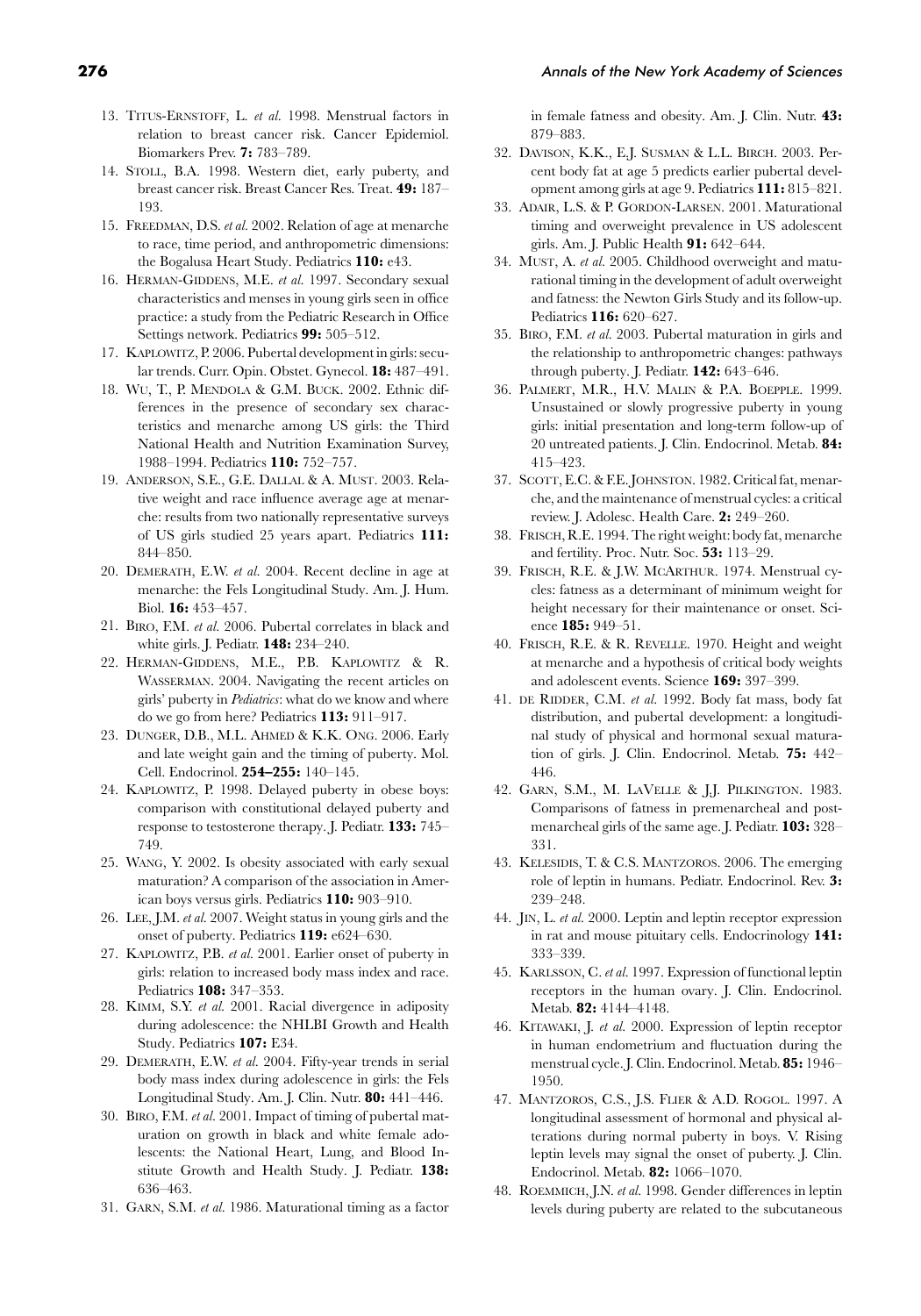fat depot and sex steroids. Am. J. Physiol. **275:** E543– 551.

- 49. MAQSOOD, A.R. *et al.* 2007. The relationship between nocturnal urinary leptin and gonadotrophins as children progress towards puberty. Horm. Res. **68:** 225– 230.
- 50. AHIMA, R.S. *et al.* 1996. Role of leptin in the neuroendocrine response to fasting. Nature **382:** 250– 252.
- 51. FAROOQI, I.S. *et al.* 2002. Beneficial effects of leptin on obesity, T cell hyporesponsiveness, and neuroendocrine/metabolic dysfunction of human congenital leptin deficiency. J. Clin. Invest. **110:** 1093–1103.
- 52. WELT, C.K. *et al.* 2004. Recombinant human leptin in women with hypothalamic amenorrhea. N. Engl. J. Med. **351:** 987–997.
- 53. LUSTIG, R.H. 2006. Childhood obesity: behavioral aberration or biochemical drive? Reinterpreting the First Law of Thermodynamics. Nat. Clin. Pract. Endocrinol. Metab. **2:** 447–458.
- 54. MATKOVIC, V.*et al.* 1997. Leptin is inversely related to age at menarche in human females. J. Clin. Endocrinol. Metab. **82:** 3239–3245.
- 55. ROEMMICH, J.N. & A.D. ROGOL. 1999. Role of leptin during childhood growth and development. Endocrinol. Metab. Clin. North Am. **28:** 749– 764, viii.
- 56. MARK, A.L. *et al.* 2003. A leptin-sympathetic-leptin feedback loop: potential implications for regulation of arterial pressure and body fat. Acta Physiol. Scand. **177:** 345–349.
- 57. RAMSAY, T.G. 1996. Fat cells. Endocrinol. Metab. Clin. North Am. **25:** 847–870.
- 58. LUSTIG, R.H. *et al.* 2004. Obesity, leptin resistance, and the effects of insulin reduction. Int. J. Obes. Relat. Metab. Disord. **28:** 1344–1348.
- 59. ODELEYE, O.E. *et al.* 1997. Fasting hyperinsulinemia is a predictor of increased body weight gain and obesity in Pima Indian children. Diabetes **46:** 1341–1345.
- 60. SIMS, E. 1996. Insulin resistance is a result, not a cause of obesity: Socratic debate: the con side. *In* Progress in Obesity Research. A. Angel, H.A., C. Bouchard, *et al.*, Eds. LIbbey. London.
- 61. MORAN, A. *et al.* 1999. Insulin resistance during puberty: results from clamp studies in 357 children. Diabetes **48:** 2039–2044.
- 62. TRAVERS, S.H. *et al.* 1995. Gender and Tanner stage differences in body composition and insulin sensitivity in early pubertal children. J. Clin. Endocrinol. Metab. **80:** 172–178.
- 63. AMIEL, S.A. *et al.* 1986. Impaired insulin action in puberty: a contributing factor to poor glycemic control in adolescents with diabetes. N. Engl. J. Med. **315:** 215–219.
- 64. BALL, G.D. *et al.* 2006. Longitudinal changes in insulin sensitivity, insulin secretion, and beta-cell function during puberty. J. Pediatr. **148:** 16–22.
- 65. LEGRO, R.S. *et al.* 1999. Prevalence and predictors of risk for type 2 diabetes mellitus and impaired glucose tolerance in polycystic ovary syndrome: a prospective,

controlled study in 254 affected women. J. Clin. Endocrinol. Metab. **84:** 165–169.

- 66. NORMAN, R.J. *et al.* 2007. Polycystic ovary syndrome. Lancet **370:** 685–697.
- 67. LEUNG, K.C. *et al.* 2004. Estrogen regulation of growth hormone action. Endocr. Rev. **25:** 693–721.
- 68. BJORNTORP, P. 1996. The regulation of adipose tissue distribution in humans. Int. J. Obes. Relat. Metab. Disord. **20:** 291–302.
- 69. BELANGER, C. *et al.* 2002. Adipose tissue intracrinology: potential importance of local androgen/estrogen metabolism in the regulation of adiposity. Horm. Metab. Res. **34:** 737–745.
- 70. APTER, D. *et al.* 1984. Serum sex hormone-binding globulin during puberty in girls and in different types of adolescent menstrual cycles. Acta Endocrinol. (Copenh.) **107:** 413–419.
- 71. MCCARTNEY, C.R. *et al.* 2006. The association of obesity and hyperandrogenemia during the pubertal transition in girls: obesity as a potential factor in the genesis of postpubertal hyperandrogenism. J. Clin. Endocrinol. Metab. **91:** 1714–1722.
- 72. LUSTIG, R., H.L. BRADLOW & J. FISHMAN. 1989. Estrogen metabolism in disorders of nutrition and dietary composition. *In* The Menstrual Cycle and Its Disorders. K. Pirke, W. Wuttke & U. Schweiger, Eds. Springer-Verlag. Berlin.
- 73. SCHNEIDER, J. *et al.* 1983. Effects of obesity on estradiol metabolism: decreased formation of nonuterotropic metabolites. J. Clin. Endocrinol. Metab. **56:** 973– 978.
- 74. BERKEY, C.S. *et al.* 2000. Activity, dietary intake, and weight changes in a longitudinal study of preadolescent and adolescent boys and girls. Pediatrics **105:** E56.
- 75. CRESPO, C.J. *et al.* 2001. Television watching, energy intake, and obesity in US children: results from the third National Health and Nutrition Examination Survey, 1988–1994. Arch. Pediatr. Adolesc. Med. **155:** 360– 365.
- 76. AARON, D.J. *et al.* 2002. Longitudinal study of the number and choice of leisure time physical activities from mid to late adolescence: implications for school curricula and community recreation programs. Arch. Pediatr. Adolesc. Med. **156:** 1075–1080.
- 77. KIMM, S.Y. *et al.* 2002. Decline in physical activity in black girls and white girls during adolescence. N. Engl. J. Med. **347:** 709–715.
- 78. EATON, D.K. *et al.* 2006. Youth risk behavior surveillance—United States, 2005. MMWR Surveill Summ. **55:** 1–108.
- 79. NEUMARK-SZTAINER, D. *et al.* 2003. Factors associated with changes in physical activity: a cohort study of inactive adolescent girls. Arch. Pediatr. Adolesc. Med. **157:** 803–810.
- 80. ANDERSEN, R.E. *et al.* 1998. Relationship of physical activity and television watching with body weight and level of fatness among children: results from the Third National Health and Nutrition Examination Survey. JAMA **279:** 938–942.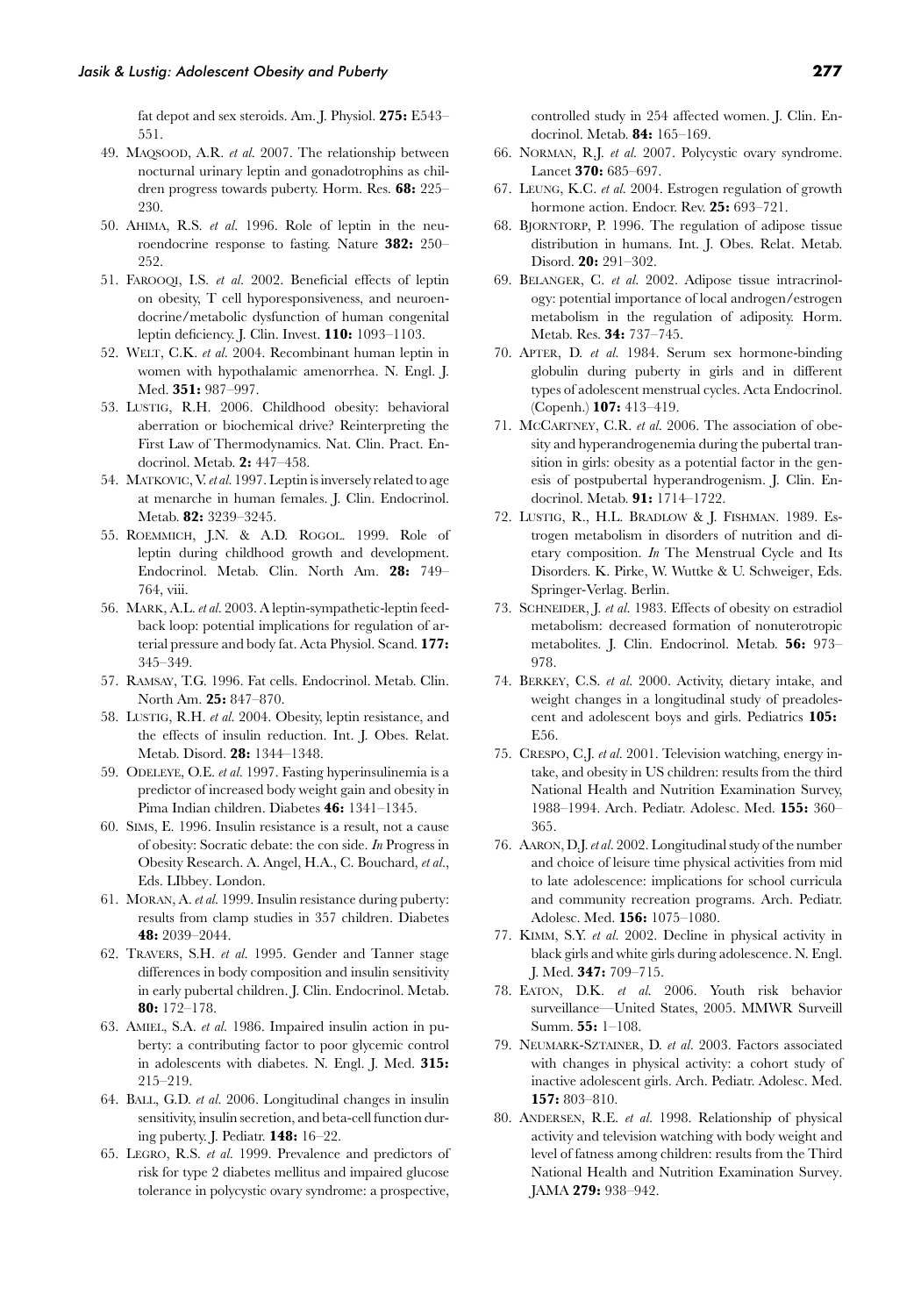#### **278 Annals of the New York Academy of Sciences 278**

- 81. TAVERAS, E.M. *et al.* 2007. Longitudinal relationship between television viewing and leisure-time physical activity during adolescence. Pediatrics **119**: e314–319.
- 82. CATENACCI, V.A. & H.R. WYATT. 2007. The role of physical activity in producing and maintaining weight loss. Nat. Clin. Pract. Endocrinol. Metab. **3:** 518–529.
- 83. BOUTELLE, K.N. *et al.* 2007. Identification and correlates of weight loss in adolescents in a national sample. Obesity (Silver Spring) **15:** 473–482.
- 84. ROBINSON, T.N. 1999. Reducing children's television viewing to prevent obesity: a randomized controlled trial. Jama **282:** 1561–1567.
- 85. MARSHALL, S.J. *et al.* 2004. Relationships between media use, body fatness and physical activity in children and youth: a meta-analysis. Int. J. Obes. Relat. Metab. Disord. **28:** 1238–1246.
- 86. HANCOX, R.J., B.J. MILNE & R. POULTON. 2004. Association between child and adolescent television viewing and adult health: a longitudinal birth cohort study. Lancet **364:** 257–262.
- 87. TAVERAS, E.M. *et al.* 2006. The association of television and video viewing with fast food intake by preschoolage children. Obesity (Silver Spring) **14:** 2034–2041.
- 88. FIELD, A.E. *et al.* 2003. Association between fruit and vegetable intake and change in body mass index among a large sample of children and adolescents in the United States. Int. J. Obes. Relat. Metab. Disord. **27:** 821– 826.
- 89. BERKEY, C.S. *et al.* 2004. Sugar-added beverages and adolescent weight change. Obes. Res. **12:** 778–88.
- 90. EBBELING, C.B. *et al.* 2006. Effects of decreasing sugarsweetened beverage consumption on body weight in adolescents: a randomized, controlled pilot study. Pediatrics **117:** 673–80.
- 91. EBBELING, C.B. *et al.* 2007. Effects of a low-glycemic load vs low-fat diet in obese young adults: a randomized trial. JAMA **297:** 2092–2102.
- 92. BERKEY, C.S. *et al.* 2003. Longitudinal study of skipping breakfast and weight change in adolescents. Int. J. Obes. Relat. Metab. Disord. **27:** 1258–1266.
- 93. NEUMARK-SZTAINER, D. *et al.* 2003. Family meal patterns: associations with sociodemographic characteristics and improved dietary intake among adolescents. J. Am. Diet. Assoc. **103:** 317–322.
- 94. FULKERSON, J.A., D. NEUMARK-SZTAINER & M. STORY. 2006. Adolescent and parent views of family meals. J. Am. Diet Assoc. **106:** 526–532.
- 95. TAVERAS, E.M. *et al.* 2005. Family dinner and adolescent overweight. Obes. Res. **13:** 900–6.
- 96. FULKERSON, J.A. *et al.* 2006. Family dinner meal frequency and adolescent development: relationships with developmental assets and high-risk behaviors. J. Adolesc. Health **39:** 337–345.
- 97. NEUMARK-SZTAINER, D. *et al.* 2004. Are family meal patterns associated with disordered eating behaviors among adolescents? J. Adolesc. Health **35:** 350–359.
- 98. RUSHOVICH, B.R. *et al.* 2006. The relationship between unsupervised time after school and physical activity in adolescent girls. Int. J. Behav. Nutr. Phys. Act. **3**: 20.
- 99. WIECHA, J.L. *et al.* 2006. When children eat what they watch: impact of television viewing on dietary intake

in youth. Arch. Pediatr. Adolesc. Med. **160:** 436–442.

- 100. BOYNTON-JARRETT, R. *et al.* 2003. Impact of television viewing patterns on fruit and vegetable consumption among adolescents. Pediatrics **112:** 1321–1326.
- 101. MATHESON, D.M. *et al.* 2004. Children's food consumption during television viewing. Am. J. Clin. Nutr. **79:** 1088–1094.
- 102. MATHESON, D.M. *et al.* 2004. African-American girls' dietary intake while watching television. Obes. Res. **12**(Suppl): 32S–37S.
- 103. NEUMARK-SZTAINER, D. *et al.* 2002. Weight-related concerns and behaviors among overweight and nonoverweight adolescents: implications for preventing weightrelated disorders. Arch. Pediatr. Adolesc. Med. **156:** 171–178.
- 104. NEUMARK-SZTAINER, D. *et al.* 2006. Obesity, disordered eating, and eating disorders in a longitudinal study of adolescents: how do dieters fare 5 years later? J. Am. Diet. Assoc. **106:** 559–68.
- 105. FIELD, A.E. *et al.* 2003. Relation between dieting and weight change among preadolescents and adolescents. Pediatrics **112:** 900–906.
- 106. FIELD, A.E. *et al.* 2007. Race and gender differences in the association of dieting and gains in BMI among young adults. Obesity (Silver Spring) **15:** 456–464.
- 107. RICHARDSON, L.P. *et al.* 2006. Associations between depressive symptoms and obesity during puberty. Gen. Hosp. Psychiatry **28:** 313–320.
- 108. GOODMAN, E. & R.C. WHITAKER. 2002. A prospective study of the role of depression in the development and persistence of adolescent obesity. Pediatrics **110:** 497– 504.
- 109. VIEWEG, W.V. *et al.* 2005. Newer antipsychotic drugs and obesity in children and adolescents. How should we assess drug-associated weight gain? Acta Psychiatr. Scand. **111:** 177–184.
- 110. AMAMOTO, T. *et al.* 2006. The elucidation of the mechanism of weight gain and glucose tolerance abnormalities induced by chlorpromazine. J. Pharmacol. Sci. **102:** 213–219.
- 111. ZELLER, M.H. & A.C. MODI. 2006. Predictors of healthrelated quality of life in obese youth. Obesity **14:** 122– 130.
- 112. ZELLER, M.H., H.R. ROEHRIG & A.C. MODI. 2006. Health-related quality of life and depressive symptoms in adolecents with extreme obesity presenting for bariatric surgery. Pediatrics **117:** 1155–1161.
- 113. EATON, D.K. *et al.* 2005. Associations of body mass index and perceived weight with suicide ideation and suicide attempts among US high school students. Arch. Pediatr. Adolesc. Med. **159:** 513–519.
- 114. EISENBERG, M.E., D. NEUMARK-SZTAINER & M. STORY. 2003. Associations of weight-based teasing and emotional well-being among adolescents. Arch. Pediatr. Adolesc. Med. **157:** 733–738.
- 115. FRANKLIN, J. *et al.* 2006. Obesity and risk of low selfesteem: a statewide survey of Australian children. Pediatrics **118:** 2481–2487.
- 116. JANSSEN, I. *et al.* 2004. Associations between overweight and obesity with bullying behaviors in school-aged children. Pediatrics **113:** 1187–1194.